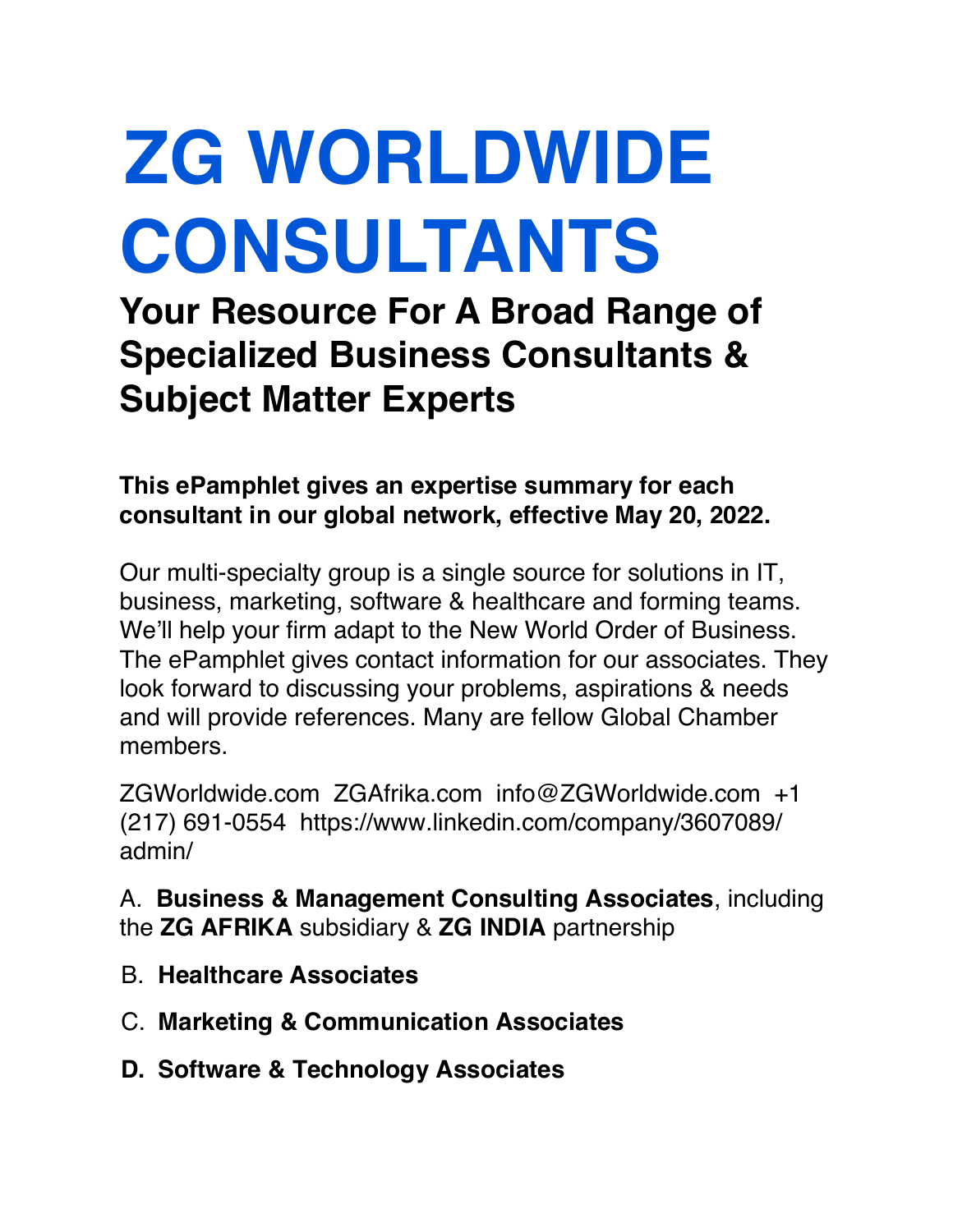**Our Unique, Streamlined Way of Doing Business minimizes bureaucracy for both client and provider. Low-risk Hiring Option: Hire one of our IT or other executives on an interim basis and transition them to full time after they prove their performance**. If they transition to full time across borders an employer of record can help the client company with taxes, benefits and other needs.

# **A. Business & Management Consulting Associates**

**ZG Worldwide President & CEO** LOTHAR ERNST SOLIWON USA, originally from Germany MBA, economic geographer, rail passenger service, regional planning. Mergers & Acquisitions assistance nationally and globally - connecting buyers with sellers of businesses. Developing the Central Illinois Technology Triangle. Authored *Business Adviser's Consulting & Coaching*  (Spanish Edition available). Coauthored *Looking Beyond the Business*. ZG Worldwide Podcast Video: https://youtu.be/ uQ67XuqqRY4 Central Illinois Technology Triangle Podcast Video: https://youtu.be/xf\_RMB9PZ-c Website www.zgworldwide.com lothar@zgworldwide.com

**Helping Foreign Companies Expand Into North American Market** GABRIELA CASTRO USA CEO and Founder of TRADE IN MOTION Incorporated in Arizona, Trade in Motion (TIM) is an International Business Consulting Firm that supports foreign companies to expand into the North American market (Mexico, USA, Canada). Our services are based on more than 20 years of experience. Our main approach is to evaluate and validate markets, understanding stages, mindsets and moments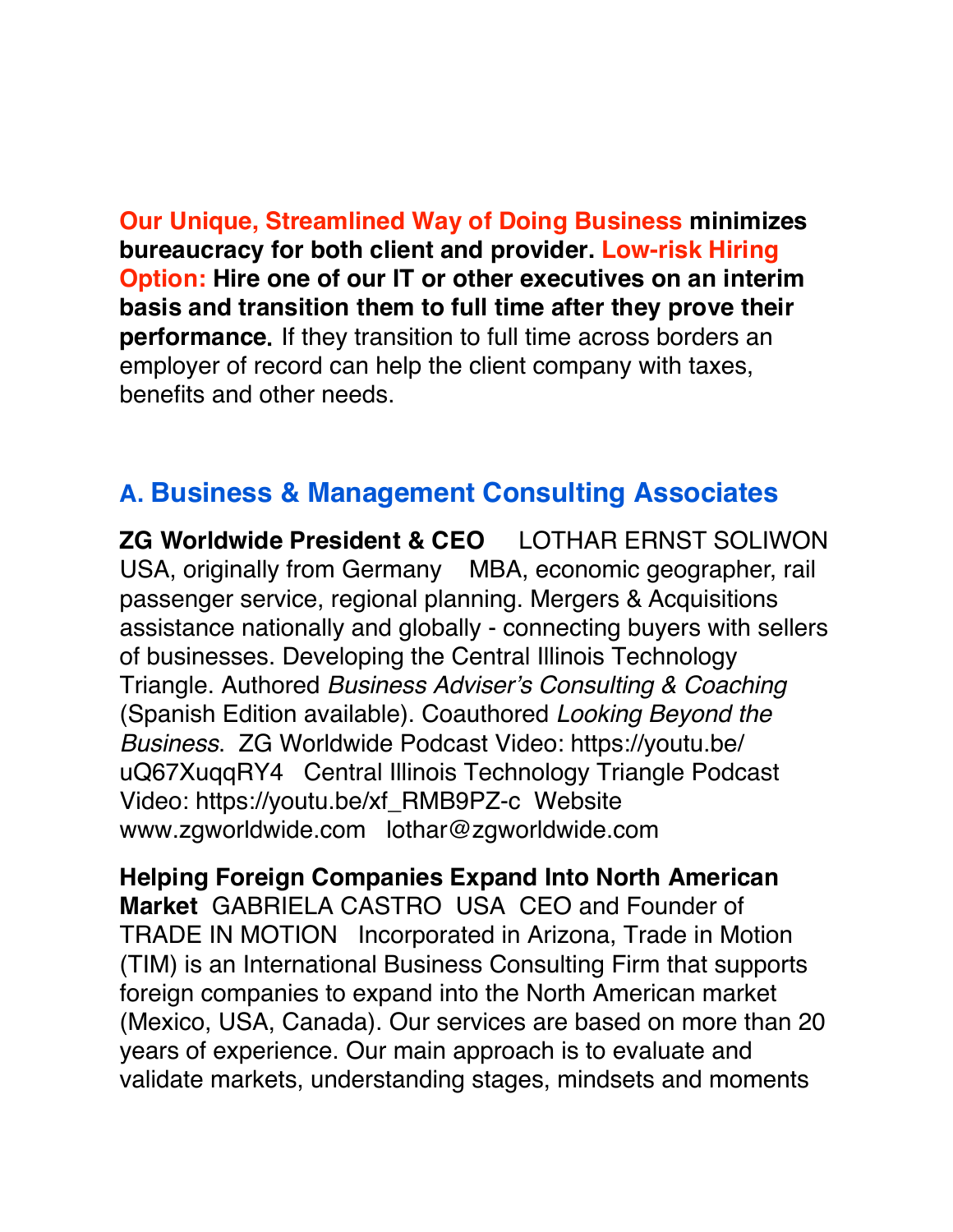of our customers' markets to develop new and existing products into a clear business model to scale revenues. The sales process requires a clear market understanding with a specific method to bring all the data needed to make profitable decisions. Our services include all the information necessary to reduce uncertainty and increase revenues from the strategies. We communicate in English, Spanish and French. gabriela@tradeinmotion.us +1 623 444 0001 www.tradeinmotion.us

**Global Insurance Services** MONICA VARAS New York and New Jersey, USA and Peru **Varas Insurance Brokerage** is an international brokerage dedicated to commercial and international insurance products. We offer a variety of insurance products and use our experience to help our customers manage their increasingly complex risks. Our diverse team allows us to offer services in English, Spanish and Japanese. Whether you are importing/exporting a product or service, traveling abroad, or have locations abroad, we have the right coverage for you. Our website is https://varasinsurance.com/. Contact us directly for a consultation at monica@varasinsurance.com.

**Business Transformation** REINHARD BOCKSTETTE Germany Change management. Post-merger integration. Former CEO and Vice President of major corporations in the US and Europe. r.w.bockstette@gmx.de

**Smooth Leadership Change** LARRY STYBEL, Ph.D. Massachusetts, USA StybelPeabody provides retained search for Board of Directors, CEOs, COOs & CFOs plus Executive Outplacement. Unique expertise in helping family-dominated companies manage the transition to its first non-family CEO. Larry is a licensed Harvard-trained doctoral-level psychologist, entrepreneur, author and Entrepreneur-in-Residence at a private equity firm. His views on leadership and career management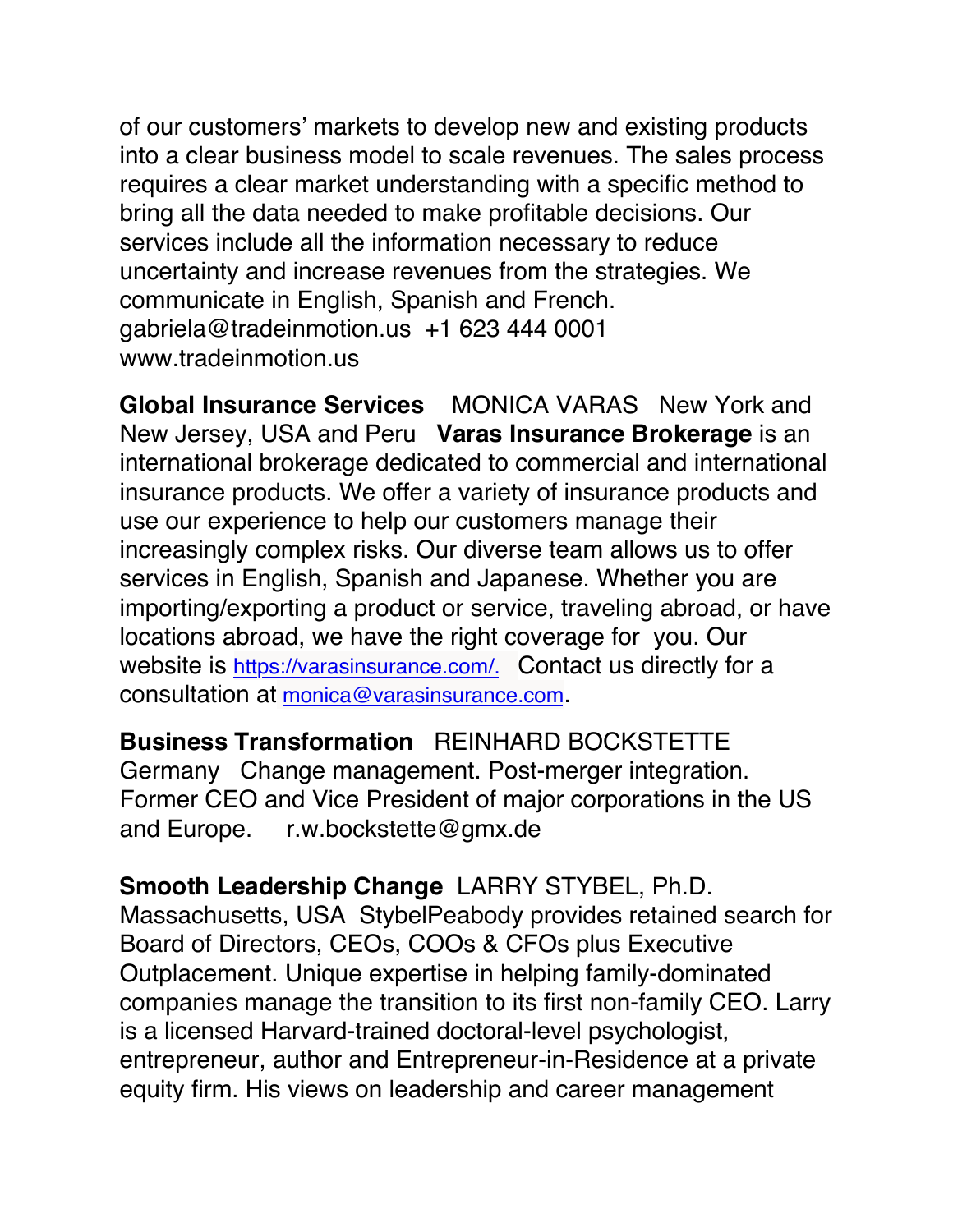have appeared in many national publications. www.stybelpeabody.com www.boardoptions.com lstybel@stybelpeabody.com +1 617 594 7627

**Business Cost Reduction Solutions** RON JARVIS Washington, USA We help US-based businesses and real estate investors identify potential tax incentives/cost reductions to free up capital and increase cash flow. Our core services for the business owner are:

Cost Segregation Studies, Research and Development (R&D) Credits, Worker's Opportunity Tax Credit (WOTC) Service, Employee Retainment Credits (ERCs), Property Tax Appeals, Credit Card Audit, Workers Comp Audit and Waste and Recycling Audit. Most of these services are done in-house by Fortune 500 companies but are seldom cost-effective to done by privately owned, smaller companies. We specialize in doing these services for business owners of small to medium-sized companies on a performance basis – no savings means no fees.We have proprietary savings estimating software, based on our 18 years of saving companies money, which allows us to survey a company in minutes to estimate what they will qualify in the way of savings. Thus, the risk to the owner is a few minutes of their time against tens to hundreds of thousands of dollars in savings, tax credits, and cash refunds. If you own a successful business and you are not already taking advantage of all the services shown above, you are probably leaving money on the table. Respond now to get that "found money" into your pocket. info@zgworldwide.com

**Sales Performance Improvement, Leadership Development & Customer Co-innovation** GOPAL RAJGURU Switzerland Managing Director of Innovate+Grow They help business-tobusiness sales organizations implement a cohesive customer engagement lifestyle to create sustainable high sales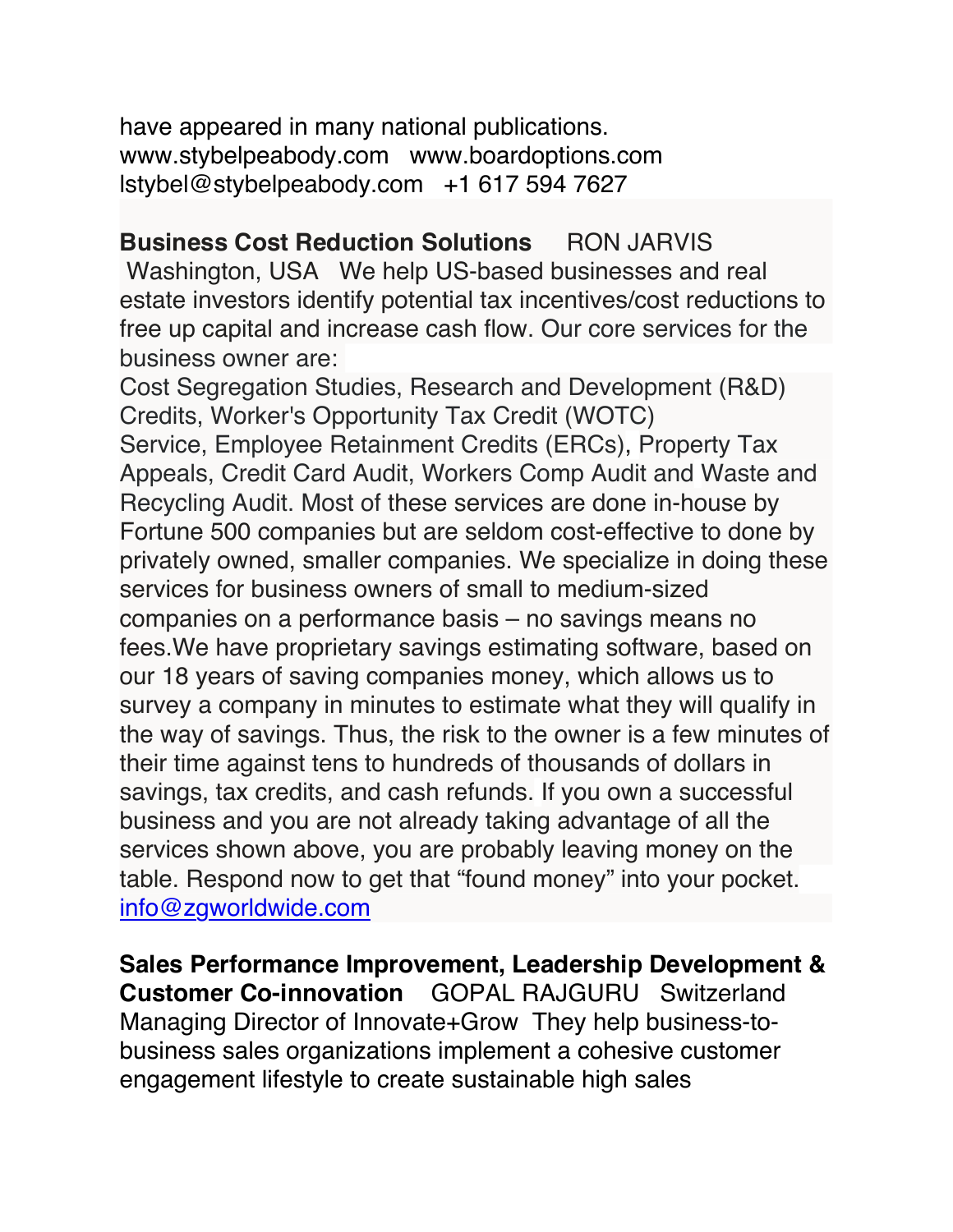performance from their teams. Their tools and methods focus on USP (Usability, Sustainability & Pragmatism) for all phases of the customer engagement process, including lead generation, opportunity management, account development and strategic negotiation. Sustaining high performance with leadership skills development supports organizational leaders in implementing a cohesive performance model that maintains high motivation through appropriate leadership innovation. Gopal also helps clients develop and implement customer co-innovation programs to increase customer loyalty, generate more products, services and business models to improve organizational agility and sustainability. www.innovateandgrow.com gopal.rajguru@innovateandgrow.com +41 79 606 1415

**Support For Your Entrepreneurial Journey** BART JENEZON Chief Inspiration Officer 1nspiring Company We support people on their entrepreneurial journey by providing them with a simple format and clear logic to do what they have to do to succeed in business and life. Whether you are a self-employed professional or small business owner, #1nspiring is invaluable for everyone who aspires to start, build and grow a business. Furthermore I would like you to become our business partner. Partners will share in the revenues and attract more participants for the training programs. You can read more about our partnership and register. Bart Jenezon Podcast Video: https://youtu.be/r03RbiMDyYg Website https://www.1nspiring.com/partnership

**International Trade & Marketing Consulting** MI JEONG HIBBITTS, MBA Washington, D.C., USA, from South Korea President of Robert & William LLC, a customized international trade and marketing consultancy helping companies of all sizes in foreign market entry and expansion between US and Asia. Serving global clients in diverse industries that provide products and services with enhanced values to the markets and consumers via scientific and technological excellence.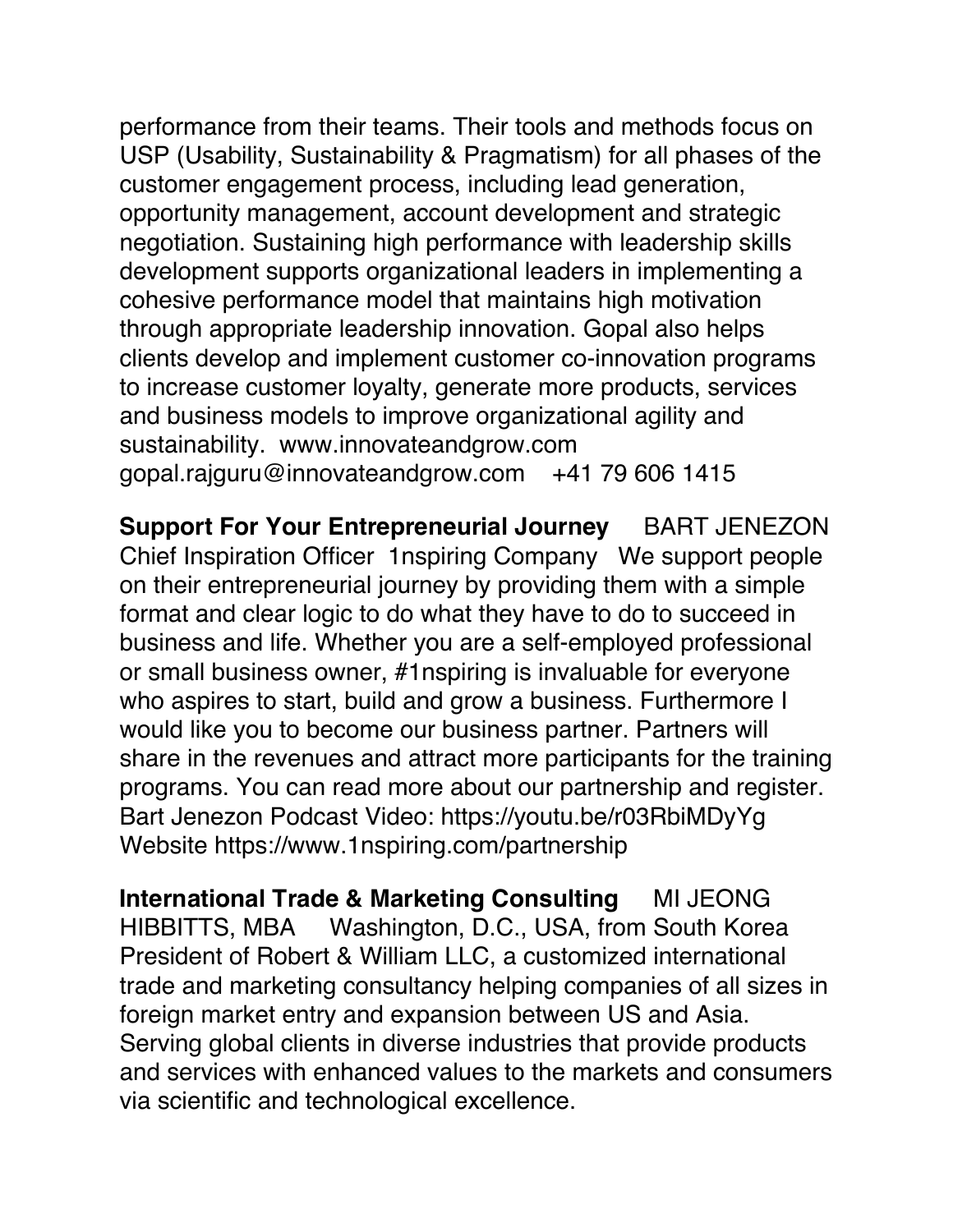mijeong@robertandwilliam.com +1-443-472-1318

**Export Trade Consulting** LAWRENCE BRILL Washington, D.C., USA Principal at Export Trade Consultants. They provide advice and counsel to small & medium-sized manufacturers and suppliers on global expansion strategies, such as expert promotion, financing, locating agents and distributors and other aspects of export trade that facilitate sales growth and profits. This includes analysis of trade barriers and how to overcome such barriers, finding qualified local partners and developing international trade show programs. Former U.S. Department of Commerce senior executive. www.exporttradeconsultants.com Brilllaw@aol.com +1-301-498-6045

#### **Chinese Culture, Language & Business Consulting**

TODD CORNELL Colorado, USA In China, cultural misunderstanding can kill a business deal in a flash, and you may not know what happened. Cultur668 has your best interests at heart. No more miscommunication and confusion. High-level China business consulting. Chinese business etiquette and business language training and support. Fluent in Mandarin, Todd does not need an interpreter. Interacting with China and Taiwan for over 35 years, including 20 years living, working, and receiving a BA in China, Todd maintains a profound understanding of the Chinese language and culture seldom seen in a Westerner. His skillsets will level-up your communications and business endeavors with China, putting you in the driver's seat. www.cultur668.com

**Business Best Practice Frameworks, Templates & Tools That Help Companies Find Solutions Internally** New York, USA Subscribe to FlevyPro (https://flevy.com/pro) for consulting frameworks, templates and tools. These frameworks (https://flevy.com/pro/ library/frameworks) cover a broad range of management disciplines--e.g. Strategy & Planning, Lean/OpEx/Process, Digital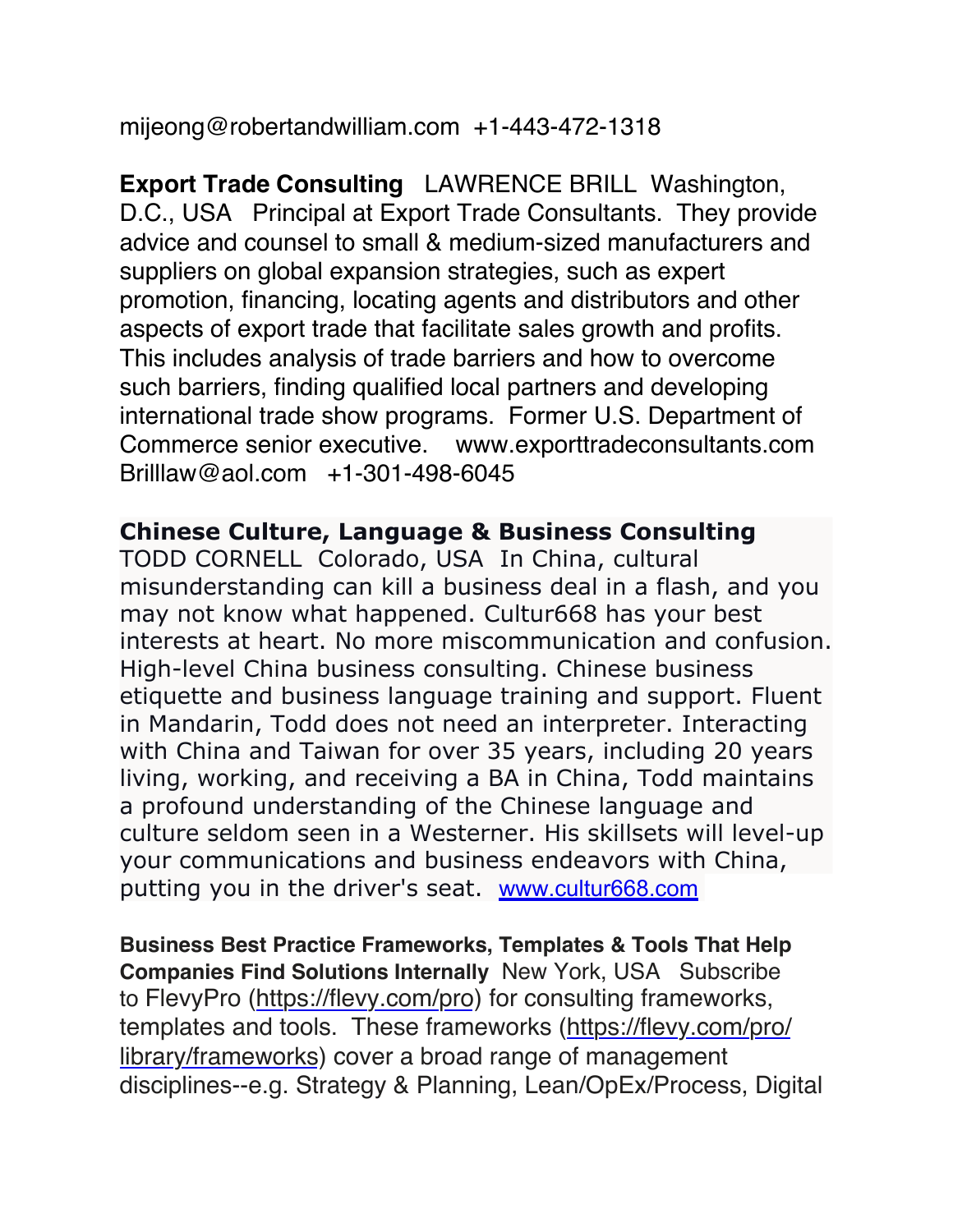Transformation, Change Management, Organizational Design, HR/Talent, IT and others. These methodologies are based on the thought leadership of global consulting firms (e.g. McKinsey, Accenture, Deloitte) and renowned business academics (e.g. Porter, Kotter, Drucker). Each framework is available in editable PowerPoint format. New presentations are added weekly, based on market trends (e.g. COVID-19) and subscriber requests. Use the **ZG Worldwide discount link** (https://flevy.com/pro/pricing/ promo=ZGWW) to get a lifetime discount of **25% off** individual plans and **40% off** annual plans. A core competitive advantage the large global consulting firms have over most companies and boutique consultancies is the global firms can access an internal proprietary database of consulting frameworks and past deliverables. Deploy your own project teams using Flevy's wellresearched and proven methodologies. FlevyPro now provides any company that same—if not greater—access to a library of consulting frameworks. flevy.com

**Privacy and Contracts Attorney** JAMES CASEY, ESQ., CPP Washington, D.C., USA Global contracting and privacy attorney with strong expertise in contracts / transactions, privacy (U.S. and EU - GDPR), collaborations, small business development (especially the U.S. SBIR/STTR Programs) and the development of research policy, process, and guidance. He is a European - certified privacy practitioner with a specialization in the European Union - Data Protection Officer (EU - DPO) role. During his career he successfully concluded deals with private companies, governments, NGOs, and foundations in the U.S., Asia, Europe, Central America, Mexico, Africa, and the Middle East. Licensed to practice law before the U.S. Supreme Court & the State of Wisconsin. jcasey@caseyprivacycontracting.com www.caseyprivacycontracting.com

**Mergers & Acquisitions** DON KRIER Connecticut, USA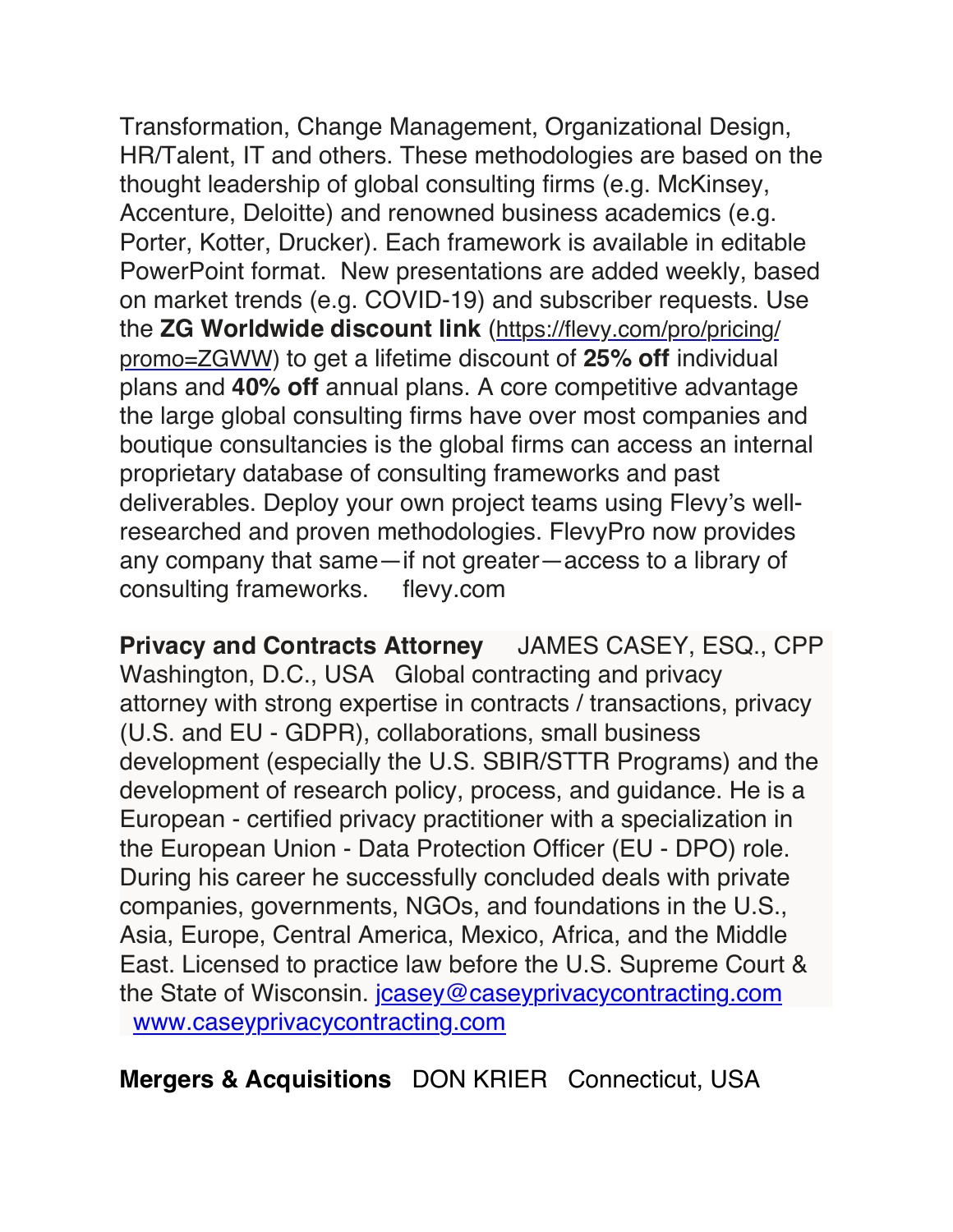Business development at Woodbridge International, a leading national and international M & A firm with 19 offices in North America, Europe, Asia, Latin America and the Middle East. Providing clients with the knowledge and global reach they demand. Committed to providing sellers with a dynamic global marketplace of buyers in which to find the best possible value for their company. If you're thinking of selling a company with \$5 million to over \$100 million in annual revenues, they have many potential buyers. www.woodbridgegrp.com info@zgworldwide.com

**Manufacturing & Operations** MURAT COSKUN Georgia, USA, from Turkey Deep experience and knowledge of manufacturing in construction, defense, renewable energy, components and attachments. Strategic planning. Supply chain, procurement, sales and operations management. Helps companies wanting to establish and grow their business in the U.S. and globally. murat.coskun@entmar.com

**Performance Improvement J**OE RADLOFF Illinois, USA Enriching People and Improving Business. Our proven improvement strategies and tools have been successful in improving business and developing high performance organizations and teams. We access, train, develop, educate and coach your leaders and employees using our High Performance Model that focuses on People, Process, Productivity, and Profitability. Mechanical Engineer with Leadership and Engineering Role for Fortune 500 Companies. www.dimensionalgrowth.com joer@dimensionalgrowth.com

**Executive Coaching** MONIQUE DAIGNEAULT Arizona, USA Founder of MD Consulting. She has a 25-year corporate background and has been a certified executive coach since 2001. She works with senior executives helping them to root out the cause of their pain points and implement solutions that are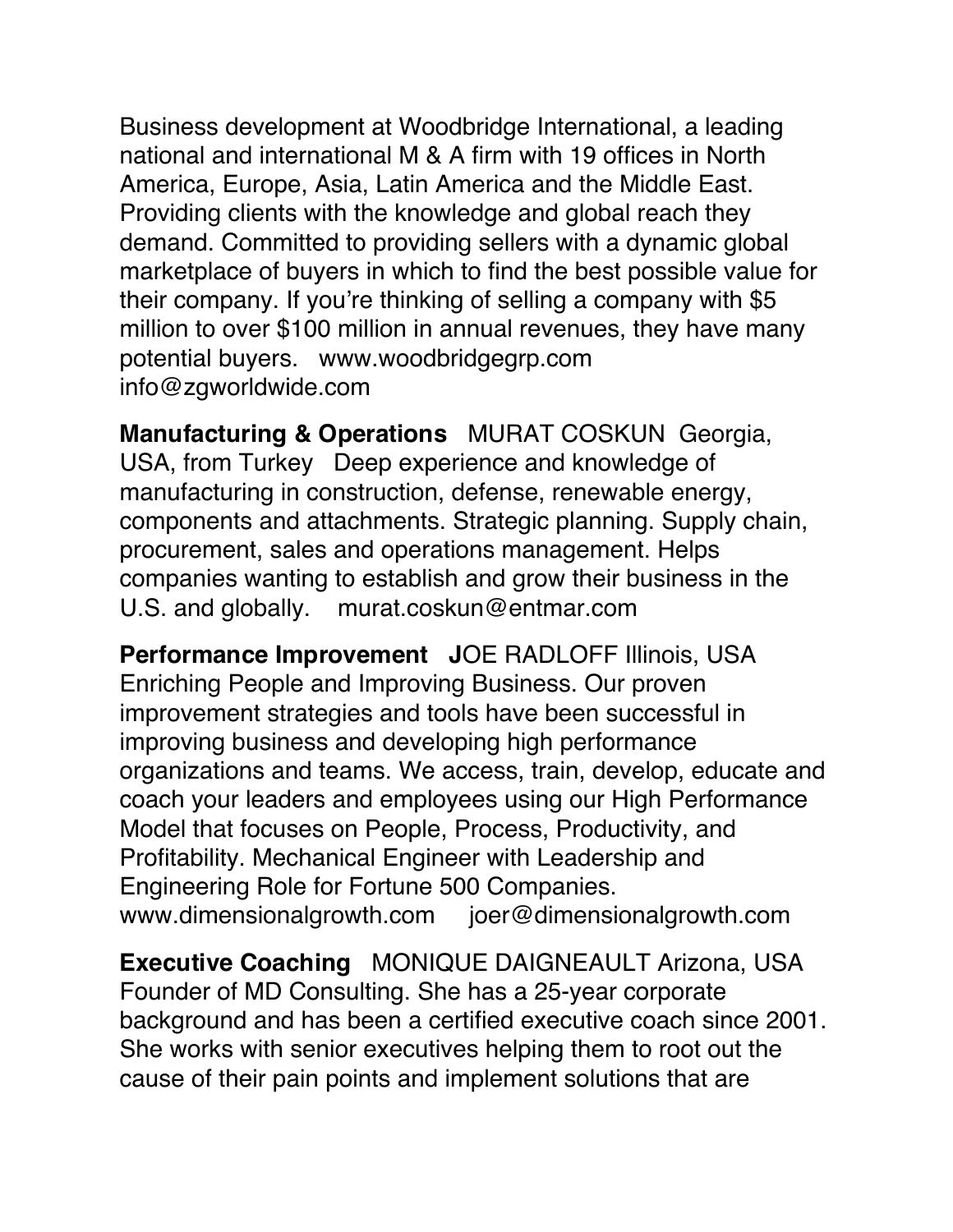measurable and sustainable. She has a master's degree in Industrial/Organizational Psychology. Ms. Daigneault provides her services on-site and remotely to domestic and international clients across 25 industries and 10 countries. Wrote How to Win & Keep Clients. Monique Daigneault Podcast Video: https:// www.youtube.com/watch?v=2SK\_Dako1bU www.mdconsultingglobal.com monique@mdconsultingglobal.com

+1-480-734-5043**Supplemental On-demand Experts & Related Matching Software** YISHI ZUO Massachusetts, USA When ZG Worldwide doesn't offer the specific knowledge or niche you seek, DeepBench's search algorithms and innovative crowd sourcing tools are used to identify and match your needs with our thousands of experts across a broad spectrum of knowledge, businesses and industries. DeepBench licenses its software to enable clients to build their own matching network. We are great in finding niche services for clients globally that competitors are unable to locate. DeepBench.io yishi@deepbench.io

**Negotiation Attorney** GEOFFREY MICHAEL, J.D. New Hampshire, USA Negotiation training and strategy. Negotiation principles. Group presentations nationwide and internationally. www.geoffreymichael.pro negotiator@geoffreymichael.pro

**Innovation in Business Management** STEFANO KIRIHETTIGE Indonesia and Italy Business innovation, personal finance, business management, business development for startups. info@zgworldwide.com

**Management Consulting** JJ KILLIAN Ireland Logistics, management, development, and human resources consultant. Counter-terrorism and border security. Refugee management and post-conflict management. jjkillian33@gmail.com

**Project Management** MONIQUE DAIGNEAULT Arizona, USA She has a 25-year corporate background, over 15 years of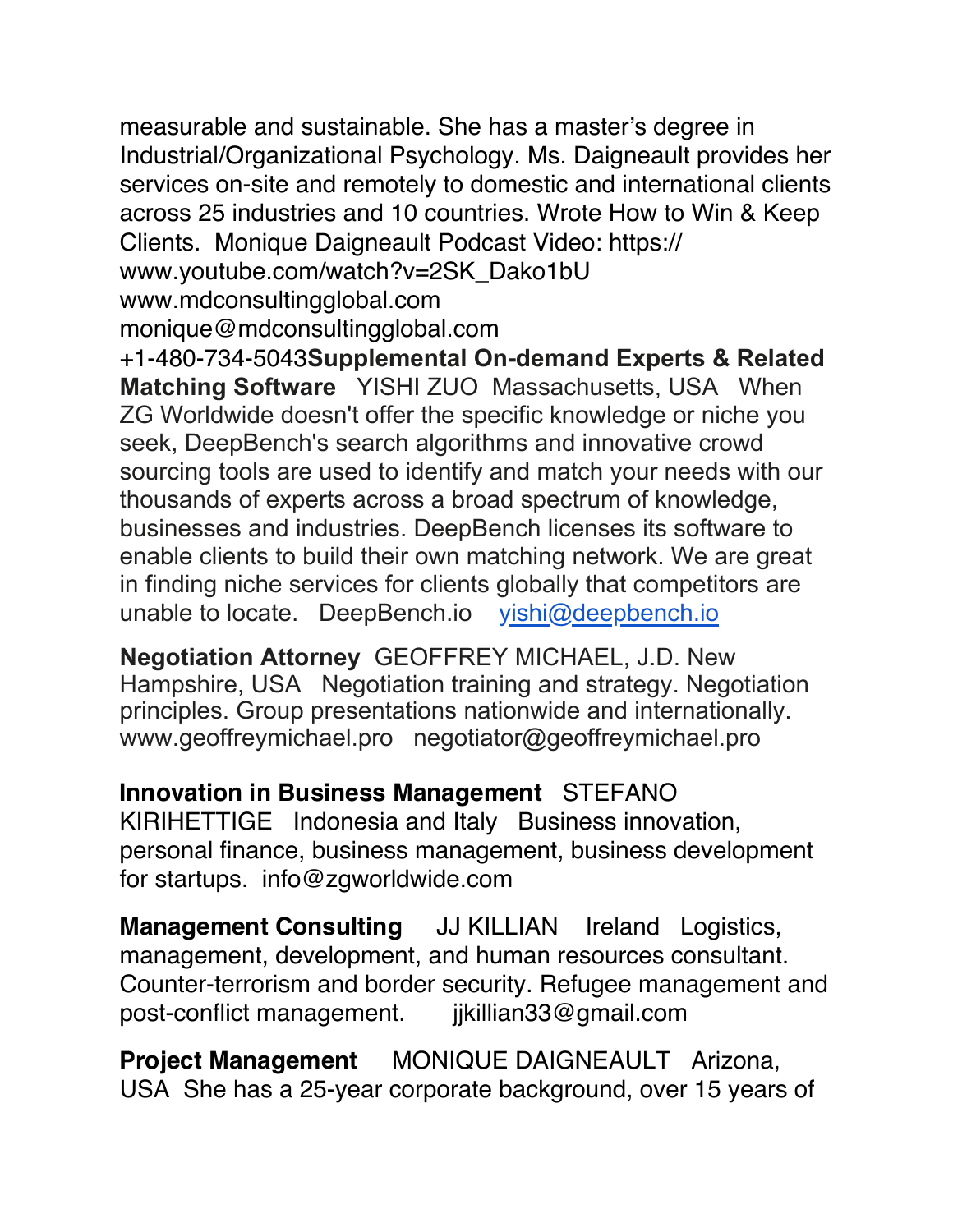project management experience and has led project teams managed multimillion-dollar IT and HR training implementations using the PMBOK methodology. She has a master's degree in Industrial / Organizational Psychology. Ms. Daigneault provides her services on-site and remotely to US and international clients who need help executing organizational change initiatives. Wrote *How to Win & Keep Clients*. www.mdconsultingglobal.com

monique@mdconsultingglobal.com +1-480-734-5043

**International Management Services** ERNIE WATTS Illinois, USA TRC Chicago provides solutions to management, marketing, distribution and sales problems worldwide. This is done through corporate performance assessment, revenue generation, international expansion, channel management in international markets, strategy development, structural recommendations & implementation & interim managers. TRC Chicago is well versed in foreign business practices and intercultural characteristics. ewatts@thereillycompany.com www.thereillycompany.com

**Strategic Planning** MARIA JOSE SANCHEZ ARRIETA USA and Chile Stakeholders and multi-sectoral coordination: Project Management, Strategic Communications; Projects, interventions and policies design, planning, monitoring and evaluation; International Development; Public Opinion & Surveys Design; Qualitative and Quantitative Research; Public Relations; Public Affairs; Public Policies. mis658@cornell.edu

**Crisis Communications Attorney** JOHN BANKS-BROOKS, J.D. Illinois, USA Strategic communications, crisis and litigation communications for companies and law firms, association management. info@zgworldwide.com

**Islamic Banking & Finance** USAMA AL-ZA'TARI Amman, Jordan Sustainable development expert, with experience in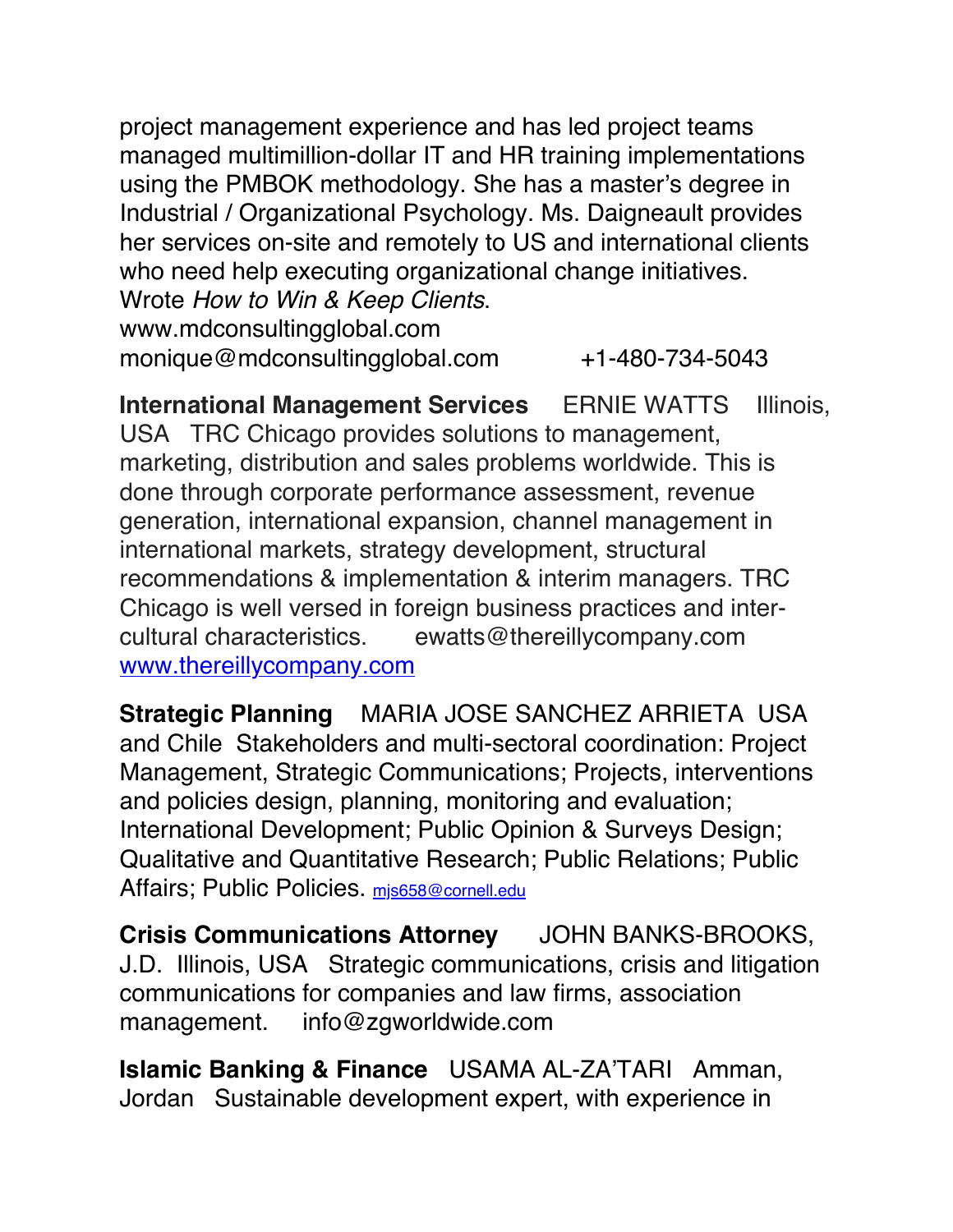project management, research and data analysis, and the ability to ideate, structure and author highly analytical studies relating to a wide variety of sectors. These include Islamic finance and banking, food and beverage, impact investing and socially responsible finance. usamaalzatari@gmail.com

**Public Safety Consultants** DENNIS BOWMAN, Ph.D. President of Public Safety Specialists Group - consulting, training, performance improvement and management services to public safety groups and private security agencies. www.publicsafetyspecialistsgroup.com

**Management Consultant** ELISABETH CARRIO France Change management, financial and administrative capacity building, chartered public accountant, psychologist, evaluation and monitoring of development projects. http://elisabeth-carrio.com http://emergence21.com

**Complex Conflict Resolution** GRAZVYDAS JASUTIS, Ph.D. Switzerland, from Lithuania Exceptionally dedicated professional trainer with keen interpersonal, communication and organizational skills for the diverse global market; evidenced frequently within often stressful and sometimes dangerous environments from Afghanistan, Burkina Faso, Mali, Georgia, Ukraine, North Caucasus, Kosovo, Indonesia and Macedonia within the EU and OSCE field missions, EU, NATO and UN HQs in Geneva and Brussels. Pro-active and client-focused trainer with expertise spanning human rights monitoring, SSR and conflict resolution, easily dealing with state and non-state armed actors. Fluency in English, Russian, French, Lithuanian and Serbian, both speaking and writing, is his distinct advantage when providing unbiased, accurate, balanced and professional advice or conducting

training. grazvydas.jasutis@gmail.com

**Finance** SUBHASH GUPTA New York, USA and New Delhi, India Financial Management and audit expert with extensive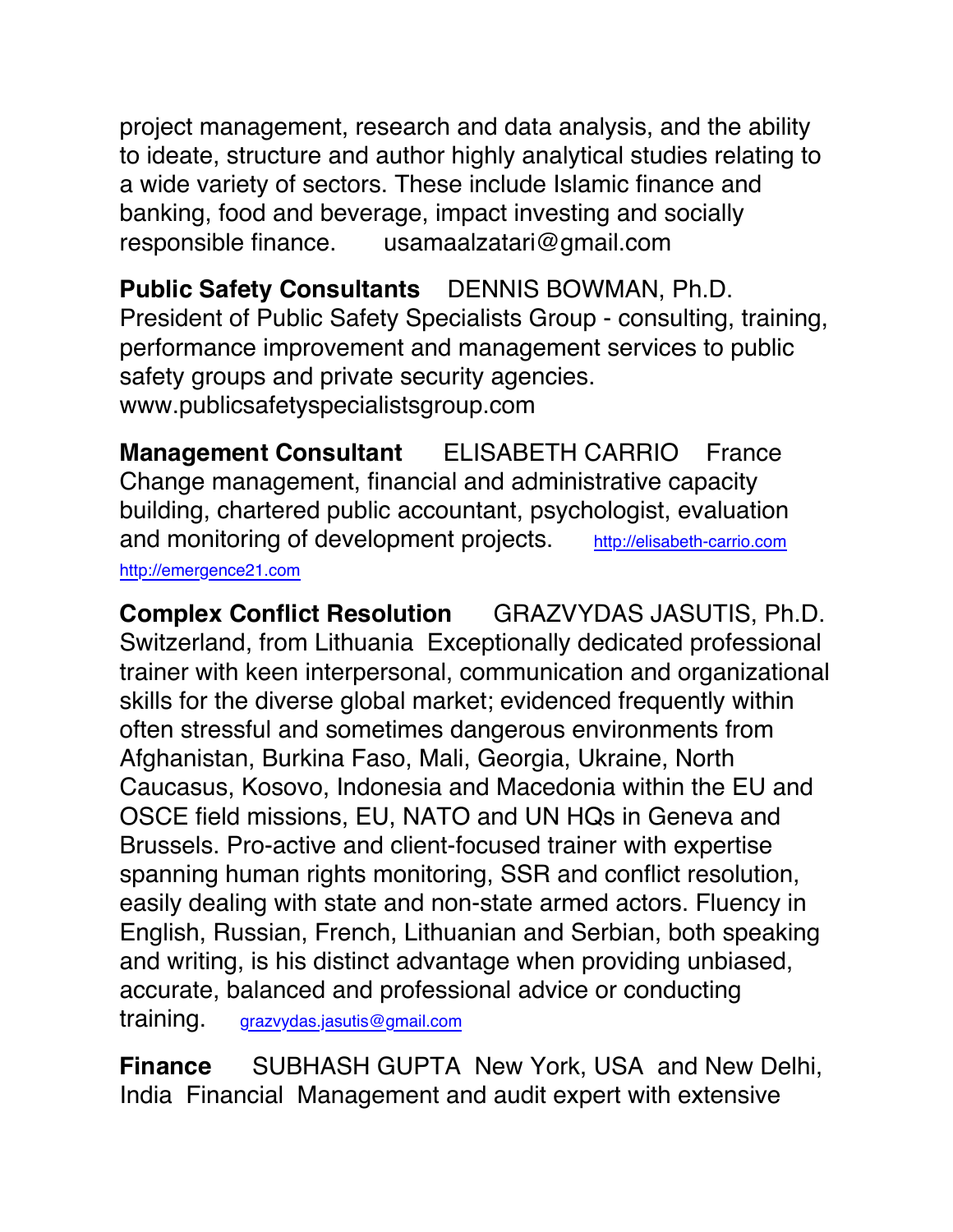global operations experience. Global financial planning and analysis, business process re-engineering and cost containment, risk management, internal controls, asset management, global humanitarian programs, negotiations in complex multilateral settings, change agent. gupta.k.subhash@gmail.com

**International Management Consultants** DONAJI MONTES INTECHNATIONAL LLC California, USA and Mexico Silicon Valley consultancy that helps technology companies with international business development, business intelligence, marketing and other projects. Its team has extensive experience helping technology companies explore, validate, enter and expand their business internationally. It provides support for international projects like conferences and events. Their multilingual and multicultural consultants specialize in assisting tech companies conduct global business in the US. Its consultants have worked on IT, automotive, aerospace, food processing, biotechnology, medical device and pharmaceutical projects in Latin America, Europe, Asia and Africa. Intechnational maintains a wide network of support services, such as CPAs, attorneys, risk management firms, recruiters and translators. info@zgworldwide.com

**Project Management** RACHEL DAVIES Wisconsin, USA Management consultant, corporate instruction & training, market research, customer outreach. info@zgworldwide.com

**Corporate Social Responsibility** SHAIMA ABULHAJ Dubai, from Egypt Media & focus group consultant, corporate social responsibility, human rights, gender equality. info@zgworldwide.com

**Middle East Business** ALAA HASSAN Illinois, USA, from Egypt Middle East import-export facilitator, business development, agribusiness - milk products, economic advisor.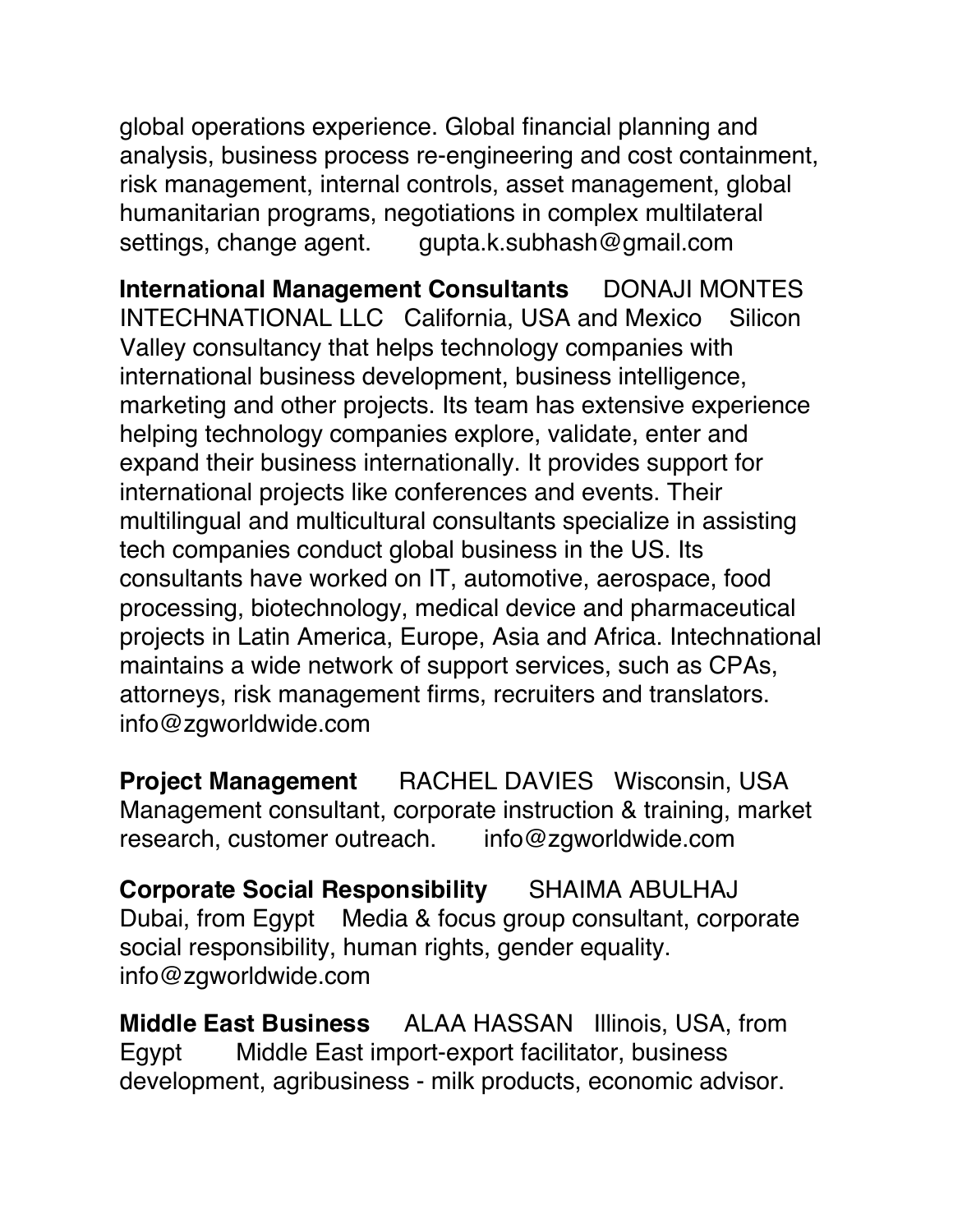info@zgworldwide.com

**Middle East Business** DIANA APRIL Missouri, USA, from Tajikistan Translator and marketing and management consultant for Tajik, Uzbek, Iran, Azeri, Turkey. info@zgworldwide.com

**Leadership Training & Executive Coaching** ELLEN HITE, CBSC Illinois, USA Management consulting, business coaching specializing in NeuroLeadership, communications dynamics, conflict resolution, trusted third party resource and employee engagement development. Ellen works with local and global business leaders who desire leadership training, are in transition or who are making decisions for growth and change. She's a speaker on business coaching and related human resource topics. www.insidercoaching.com ellen@insidercoaching.com https://vimeo.com/292260510/ e85832d066

**Management Consultant** LEONARDO PAUL Philippines Call center management, construction industry sales and marketing management, on-line education. info@zgworldwide.com

**International Engagement** VIVIAN FELICIO DIXON, Ph.D. Illinois, USA, from Brazil Integrates international activities and initiatives for organizations, professional development training and educator training. info@zgworldwide.com

**International Business Development** MARCELO ISAAK Virginia, USA, from Bolivia International business development, industrial products, establishing and developing operations, licensees and acquisitions, engineer. marcelo.isaak21@gmail.com

**Small Business Consultant** STEPHANIE MOORE Illinois, USA Realty, strategic communications, business development,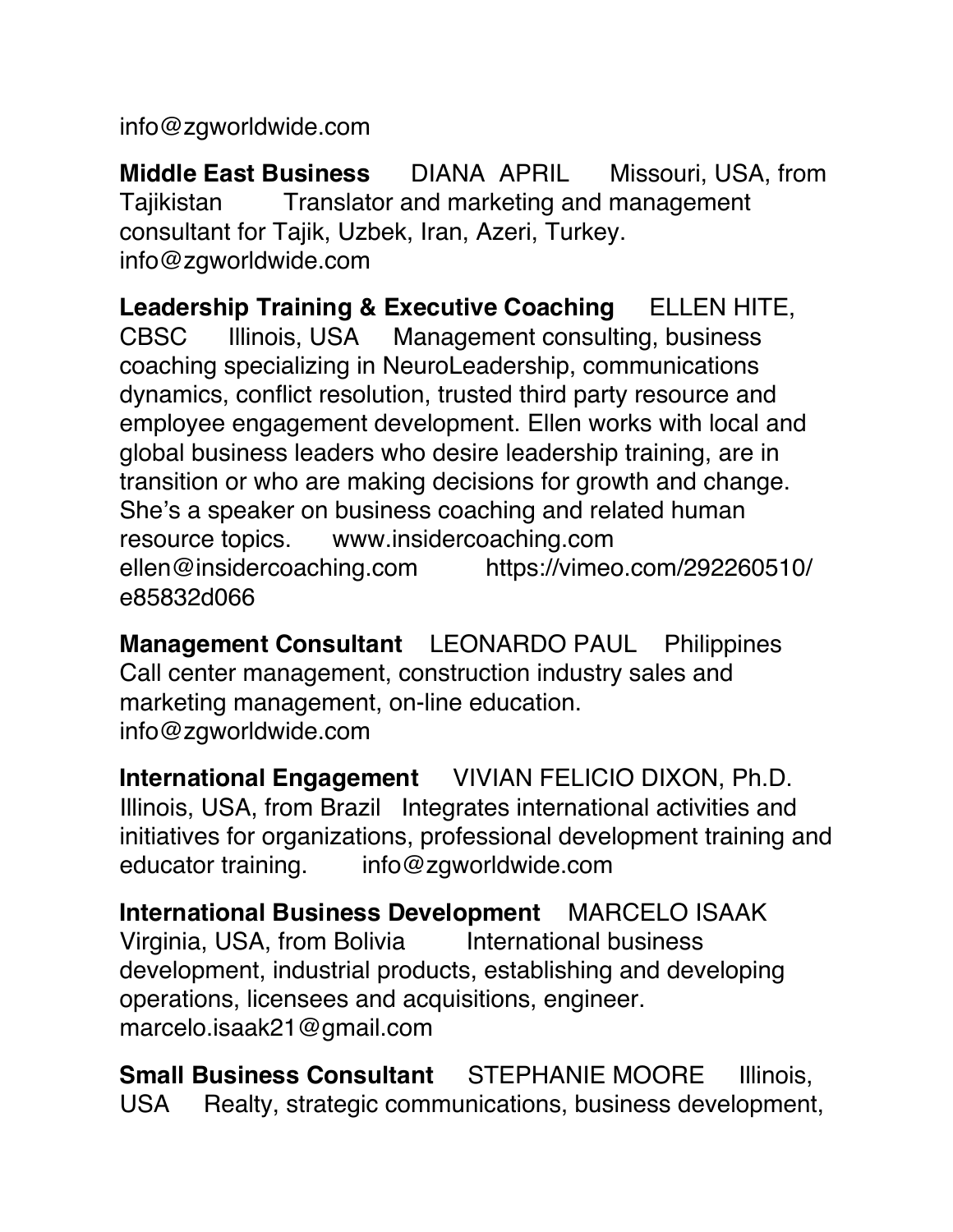small business training, business plans and strategy, group consensus development. info@zgworldwide.com

**Helping Companies Enter China Market** BRIAN SCHWARZ, Ph.D. China, from Minnesota, USA Dr. Schwarz moved to China in 2000 and has lived in Beijing, Nanjing and Shanghai. He is a Professor at the ESSCA School of Management in Shanghai. He specializes in helping Western companies enter the China market in the areas of human resource management and marketing. brianschwarz2010@gmail.com

**Professional Development Training** MONIQUE DAIGNEAULT Arizona, USA She has a 25-year corporate background in HR that includes instructional design and professional development training experience. She has facilitated many interactive workshops, seminars and classroom training for corporations, government and military entities. She has a master's degree in Industrial/Organizational Psychology. Ms. Daugneault provides her services on-site and remotely to US and international clients who are passionate about developing their workforce. www.mdconsultingglobal.com

monique@mdconsultingglobal.com +1-480-734-5043

**Japan Business Expert** YOSHI TAKASE Japan Connects buyers with sellers of Japanese products and assists non-Japanese companies to operate in Japan. He has an MBA from a US university. info@zgworldwide.com

# **ZG AFRIKA Subsidiary (ZGAfrika.com)**

**ZG Afrika Business Development VP, Management Consultant** ZEMEDKUN ABEBE ESHETE Ethiopia & Washington, D.C., USA Vice President of Business Development for ZG AFRIKA. Financial and grant management, human resource management, systems design & implementation (for grants, finance, HR, etc.), capacity development support,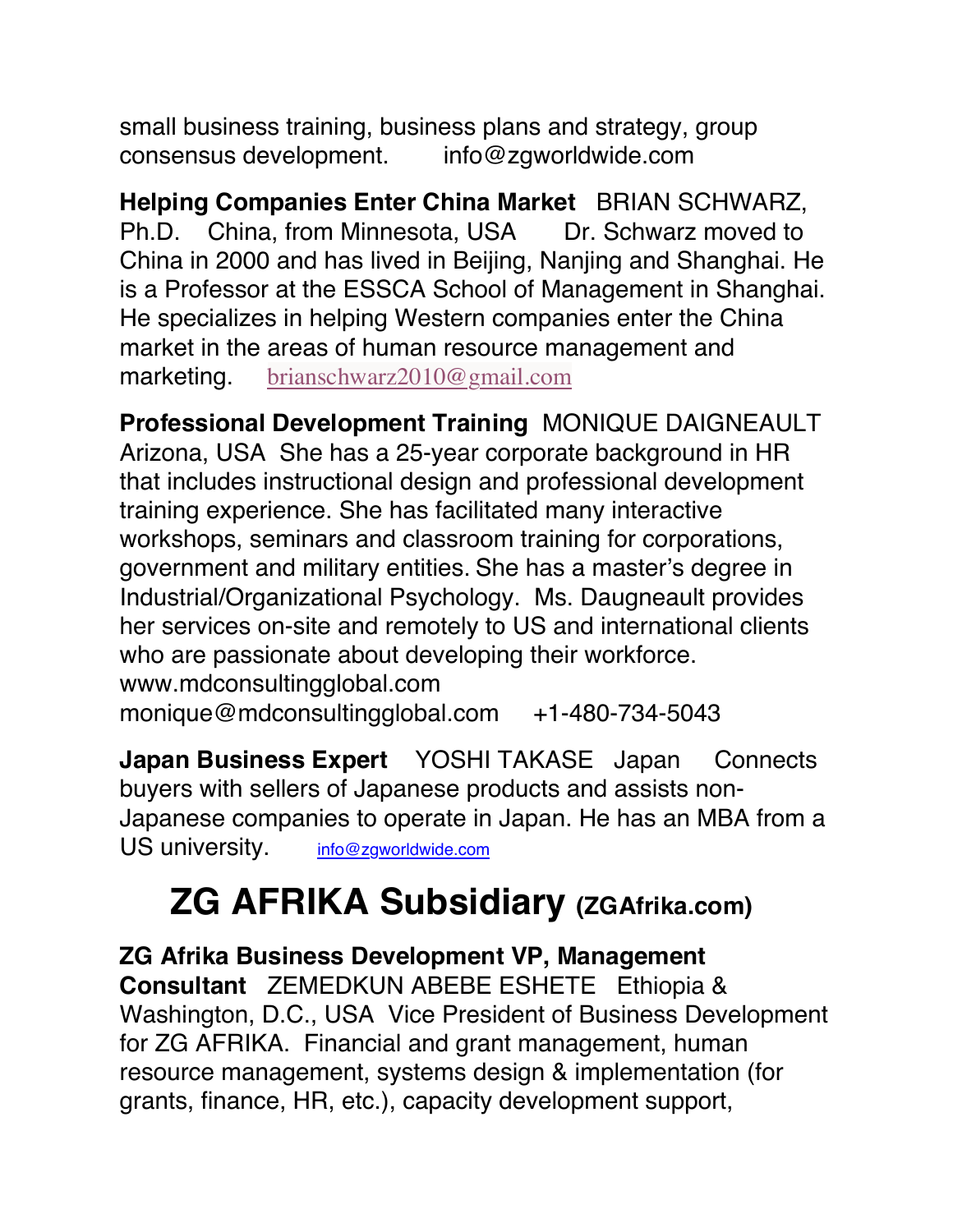partnership development & management, operations, accounting, asset management. ZG AFRIKA has associates in a number of African, Middle Eastern and other countries who possess a wide variety of skills in business, technology, healthcare and media. Contact zemedkun@zgworldwide.com for more information.

**Risk Management Strategies** KOMI KLU, J.D. Delaware, USA, from Ghana As Africa is growing, the continent needs capacity building and technical assistance in Governance Risk and Compliance (GRC). Many companies doing business in Africa or wanting to locate there lack these skills, making them very vulnerable. EMIGROUP, besides offering risk consulting services, provides the tools to make its clients successful. Komi's company has a proven record of success in driving operational efficiencies and spearheading efforts to prevent and mitigate reputational, financial and operational risks for large global institutions. Countries of operation: US, Angola, Benin, Botswana, Burkina Faso, Burundi, Cameroon, Cote D'Ivoire, Central African Republic, Democratic Republic of the Congo, Ethiopia, Gabon, Gambia, Ghana, Guinea, Kenya, Equatorial Guinea, Liberia, Madagascar, Malawi, Mali, Morocco, Mozambique, Namibia, Niger, Nigeria, Rwanda, Senegal, Sierra Leone, South Africa (Zuid-Afrika), Sudan, Tanzania, Togo, Tunisia & Uganda. Komi Klu Podcast Video https://youtu.be/RZWXDjhSZxA Website www.eminvestgroup.com komi@eminvestgroup.com

**Management Consultant** ANDRE MBOULE Cameroon MSc.Eng., MBA, PhDc International consultant, professor and training expert in health and education sectors. Management, evaluation and identification of projects for health systems and education; strategic management; institutional and organizational support; business analysis; evaluation, audit, studies, situation analysis and diagnosis of equipment; support for procurement procedures for equipment and services; training, teaching, research, coaching and mentoring. Implementation and co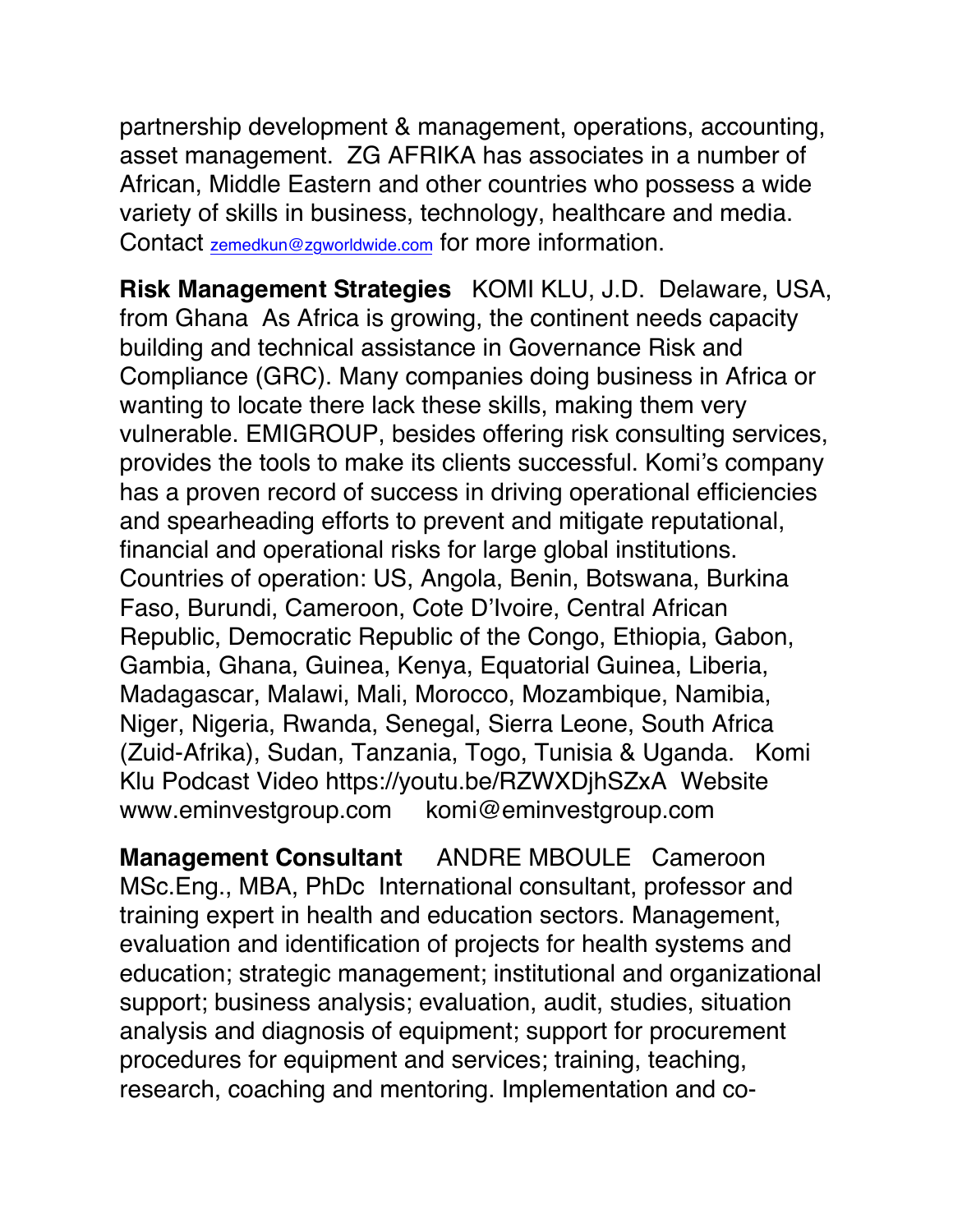ordination of technical development programs with European and African consulting firms and international donor agencies. As an entrepreneur Andre MBOULE was founder and executive director of companies in Cameroon, South Africa and USA. Telephone : +237 699 82 86 71 Email : mboule.andre@gmail.com or mboule.a@mboule-consulting.biz www.mboule-consulting.biz

**Supplier & Consultant: Wood Products & Agri Commodities**  FREDERIKA MAME POKUA AMEKUEDI Ghana Managing Partner of Ferbiekuujilimited. They supply teak, natural raw rubber cup lumps and other timber/wood products from Ghana globally. Supplier of agricultural commodities, such as kola nuts, raw cashew nuts, shea butter and other tropical products. Sourcing of other commodities from West Africa to meet your needs. Consultants for setting up agricultural and timber businesses and exporting from Ghana. Instagram @woodfromafrica Instagram @fbkuuji LinkedIn @Ferbiekuuji Ferbiekuujilimited@gmail.com +233246477370

**Aerospace Consultant** MOSES KOYABE Arizona, USA, from Kenya and France Moses is a technology, commercial and defense aerospace, oil exploration and automotive business executive. Multicultural and multi-lingual consensus builder, proven expertise and success forging many successful business relationships and alliances for technology companies dealing with global markets. mkoyabe@cox.net

**Funding Strategist** LOUISE KINYANJUI Kenya Funding strategies for development organizations in the education, financial inclusion, health, agriculture and rural development and livelihoods sectors; proposal writing including budgets, log frames, monitoring frameworks and theories of change; stakeholders engagement and partnership building; project design and project management; market research; marketing communications; learning and knowledge management.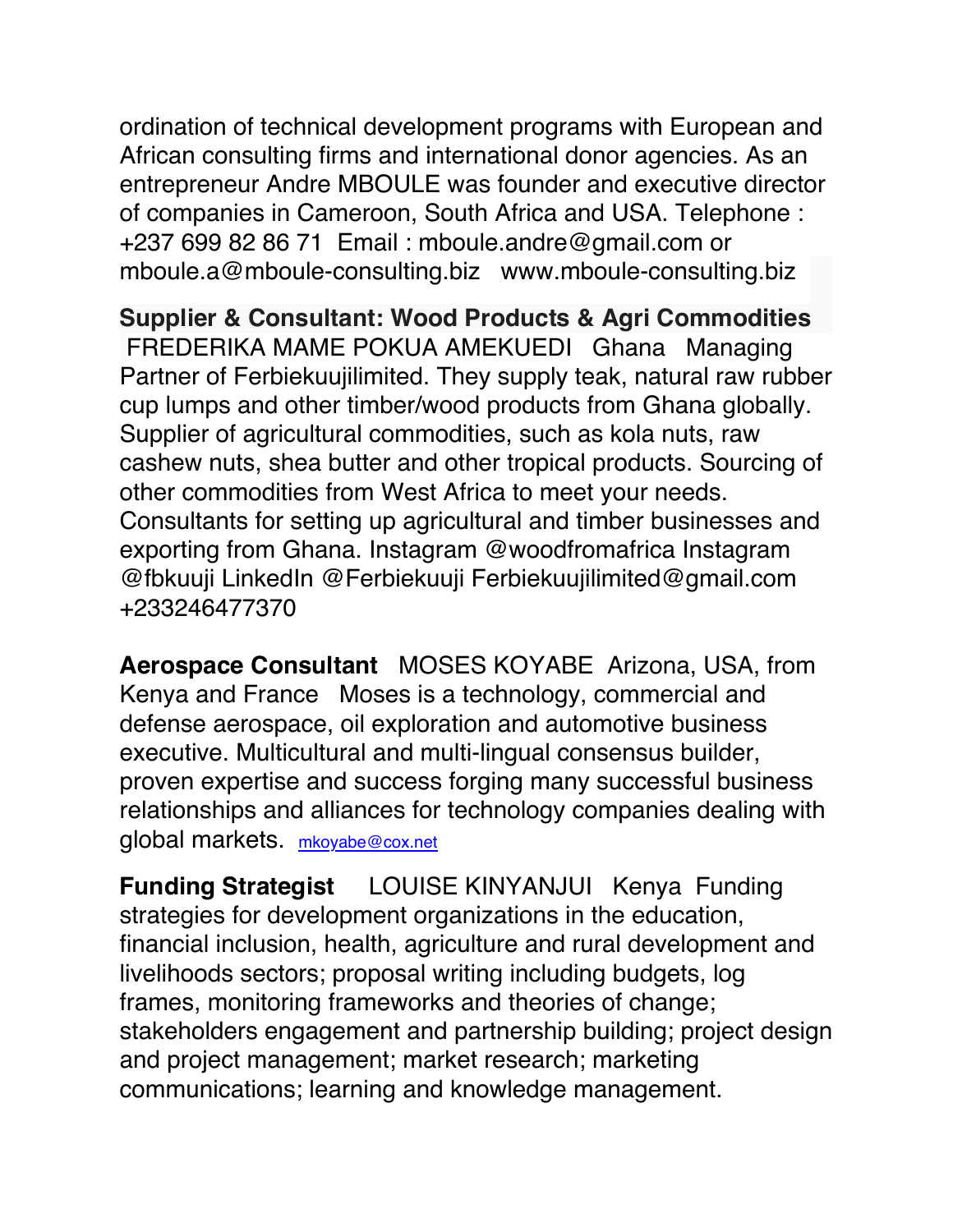**Financial Management** GUY BERTRAND KAMTE POUENE Cameroon Financial Consulting Expert for French-speaking Africa and other French language areas. Consultant international depuis 16 ans dans le domaine de l'audit institutionnel et organisationnel, de la gestion financière, comptable et contractuelle des organisations, institutions publiques et projets de développement (UE-ONUDI-PPAMNQ). Expertise avérée au Cameroun et en Guinée Conakry en matière de réforme des finances publiques et Méthode d'évaluation des systèmes de gestion des finances publiques, politique budgétaire et comptabilité publique des états de l'Afrique francophone, en système d'information des institutions, procédures contractuelles, financières, d'élaboration et de mise en œuvre des projets de développement. Diagnostic stratégique global (Diagnostic financier et organisationnel) et Mise à Niveau des entreprises. Renforcement des capacités institutionnelles, Animation d'ateliers et séminaires de formation. Bonne connaissance des PROCEDURES des bailleurs de fonds (BM, BAD, UE KFW). Expert financier pour l'Assistance Technique au Programme de Décentralisation Villes-Moyennes-FEICOM Cameroun (Cabinet GOPA – I&D) financement KfW depuis 2016. Chef de mission intérimaire permanent de l'AT dans le projet PDFVM-Cameroun. Connaissance des Directives UEMOA et CEMAC en matière de finances publiques. Gouvernance locale et Finances publiques locales avec la modernisation de la chaîne budgétaire comptable des collectivités.

Gestion technique, administrative et financière des projets de coopération au développement et organisation en environnement informatisé et outils de gestion intégrés (TOM2PRO, TOMARCHE, TOMMONITORING SAGE, GESCOM, SCD etc).

Disponibilité immédiate pour mission courtes durées E-mail : kamte@yahoo.fr ; Tél : (237) 699 661 84

**Banking Consultants** NUMBONGHO TAKU Cameroon Financial consulting, financial intermediation, developmental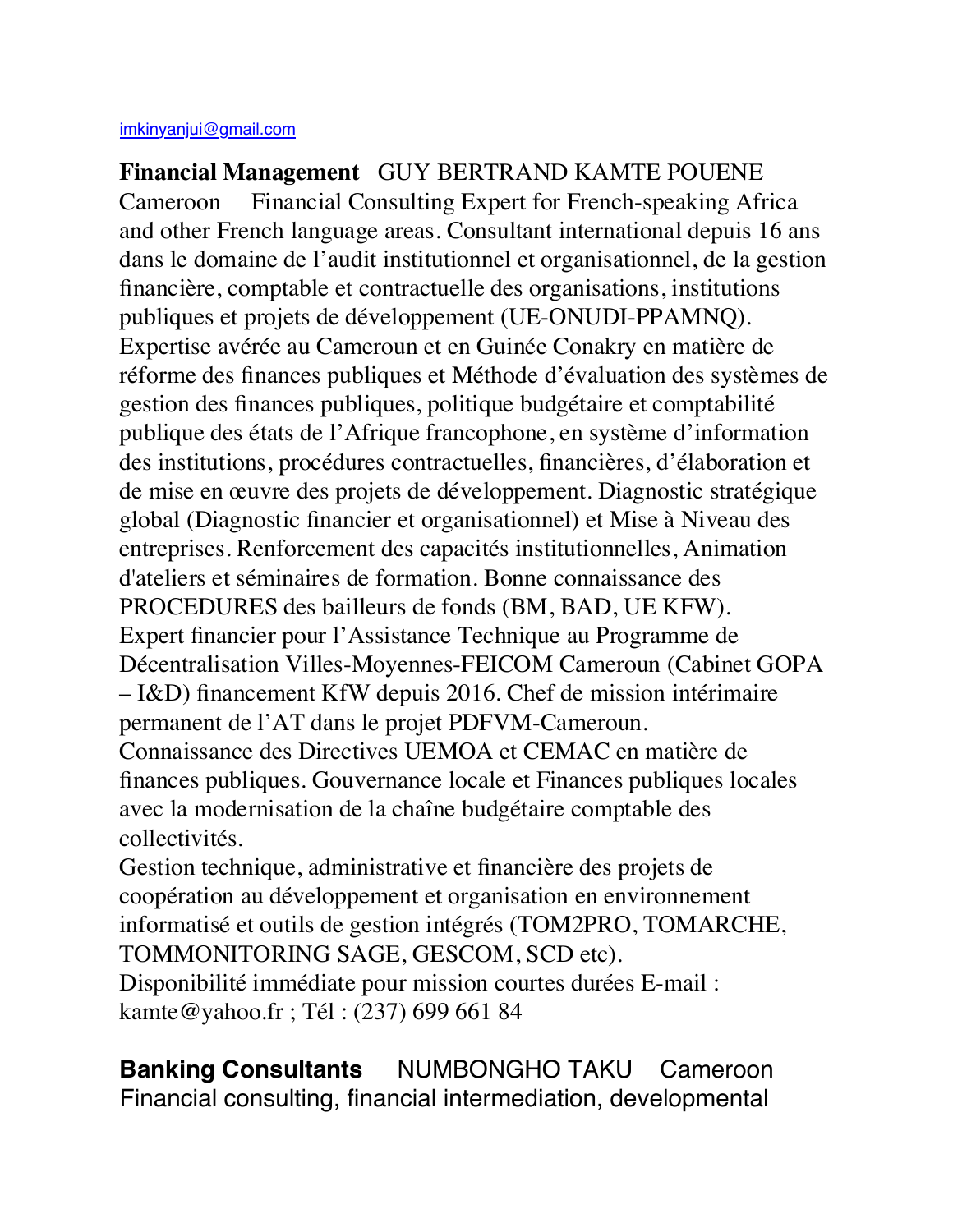finance in developing countries, banking consultant. info@zgworldwide.com

**Public Accounting Law** FELIX K. TANO, Ph.D. Ghana and Cote d'Ivoire (Ivory Coast) West Africa Expert consultant, researcher and professor in public finance, local finance, taxation, informal sector taxation and public accounting law. tanof@yahoo.com

**Logistics** MARK OLWENY-OMALLA Uganda Logistics management, transportation management & planning, fleet management, training/instruction. Chartered member of Institute of Logistics and Transport in U.K. Previously with United Nations Secretariat in Department of Peace Keeping Operations. markolweny\_omalla@yahoo.com

## **ZG INDIA ZG Worldwide's partnership** with I.P. Pasricha & Company Chartered Accountants and Consultants (www.capasricha.com)

**Chartered Accountants - I.P. Pasricha & Company** MANEET SINGH New Delhi, Mumbai, Gurugram and Ludhiana, India Certified chartered accountants, taxation (both direct and indirect taxes), financial services, mergers & acquisitions, auditing & assurance, manpower management, outsourcing and business consulting. We help businesses wanting to do business in India establish themselves there.

I.P. Pasricha & Co. (IPC), established in 1978, has more than 40 years of satisfied clients, We are a leading Indian chartered accountant (CPA) firm with comprehensive professional services serving distinguished clients in various industries. Our form is a trust-based organization that leverages research and knowledge to deliver premium services, high value and a unique employer proposition. We partner entrepreneurs in their critical decision making by providing various solutions customized for their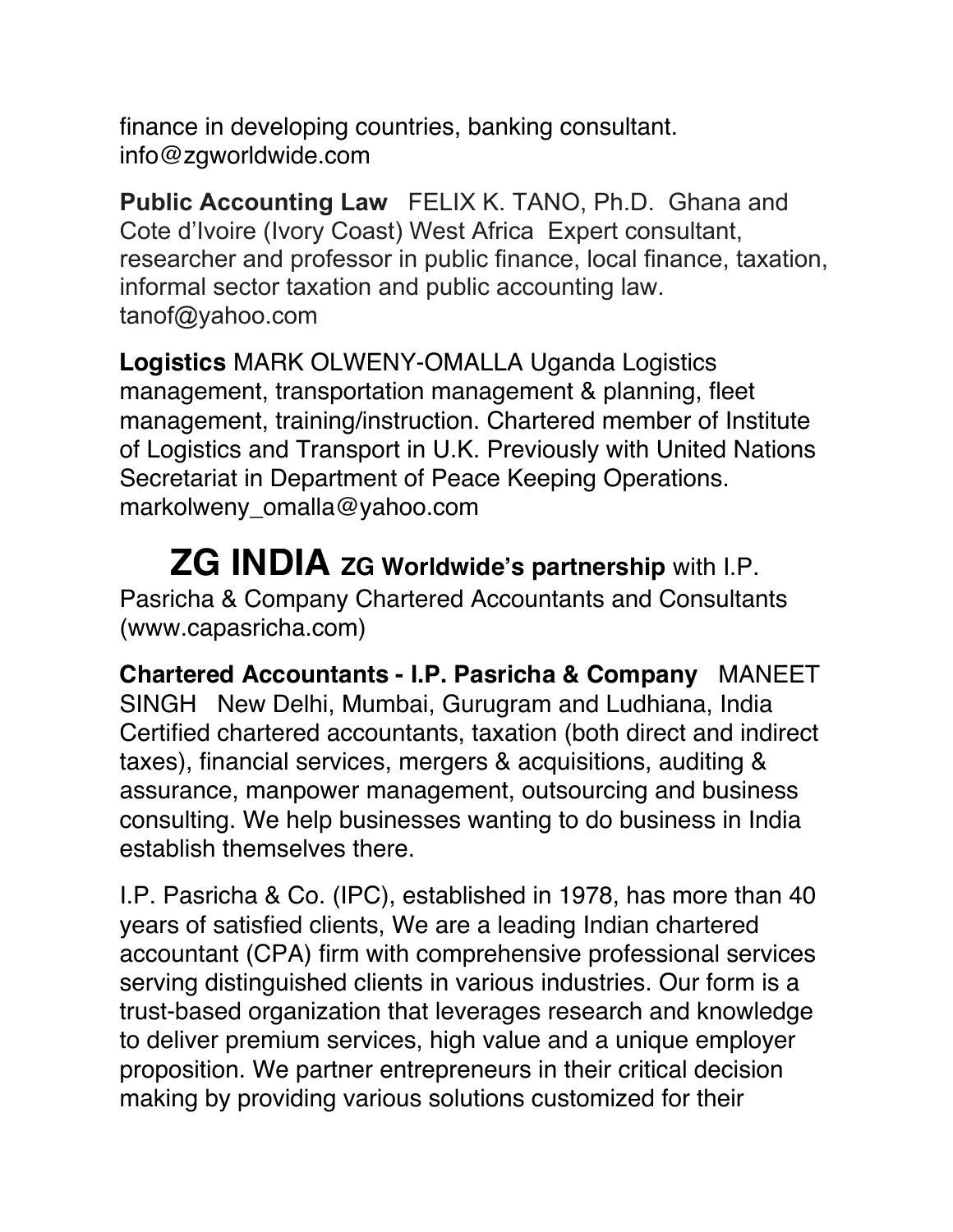requirements in cost effective means. Our team has over 50 experts dedicated to providing services, with a support staff of 10. Our team, with both long-term employees and recent graduates, has intellectual strength that is continually growing. We are dedicated and committed to quality. We know the landscape, know your market and understand your industry.

Service Offerings: Audit & Assurance, Taxation, Regulatory & Outsourcing Services, Business Advisory, Statutory Audit Planning, Advisory Secretarial Services, Entry Strategy, Tax Audit, International Taxation, Financial Accounting, Regulatory Approvals, IND-AS/IFRS Transfer Pricing Compliance Diagnostics Process Consulting, Internal Audit, Indirect Taxation, Manpower & Payroll, SOP Advisory, Risk Audit, Goods & Services Tax Process, Mergers & Acquisitions, Valuation & Due Diligence, Internal Control Over Financial Reporting (ICFR), Representation Management Audit capasricha.com

# **Healthcare Associates**

**MD - Medical Consultant & Entrepreneur** CARL GOLD, M.D. Illinois, USA Consultant, medical researcher, writer, chief health officer, POCUS/wireless ultrasound medical device expert. ZG Worldwide's Chief Medical Officer. Anesthesiologist and Pain Management. Healthcare related management consulting, physician to physician counseling, instructor and handheld ultrasound medical device trainer. PPE supply chains. Available for special projects requiring MD skills and knowledge. Click the video demo about this powerful wireless ultrasound device. dr.gold@healthbestinternational.com

**MD - Disease Prevention** CRAIG BACKS, M.D. Illinois, USA Innovative and optimal assessment and management of arterial disease and Type 2 Diabetes/prediabetes. Delivered without repetitive visits, using locally available resources for data that can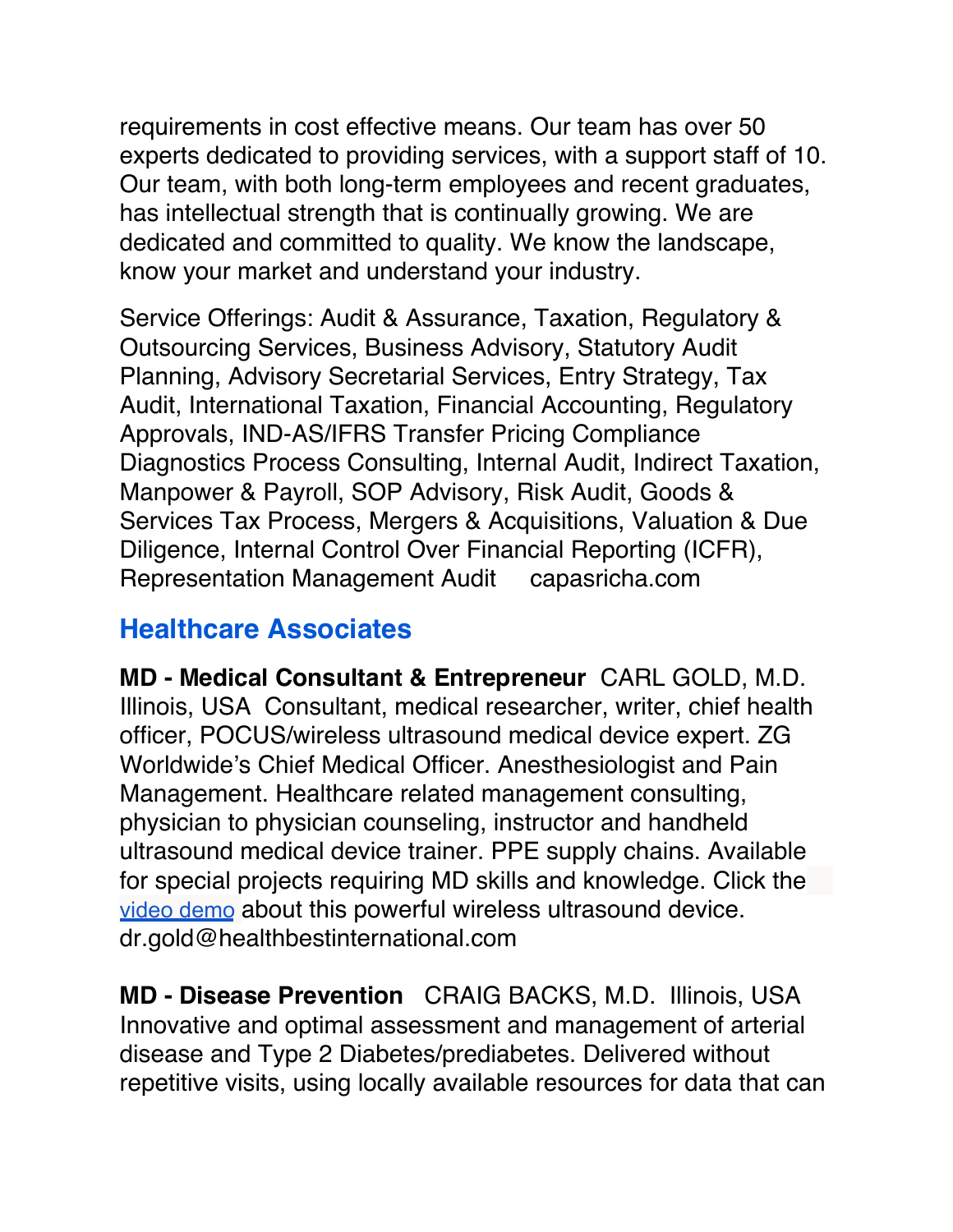be used for action and measurement with fewer face to face meetings or interventional assessments. Leveraging the benefits of telemedicine and precision personalized medicine. Avoid business disruption costs of sudden death, disability and illness. Improve health of organizations and communities by helping leaders be healthy and productive. www.thecenterforprevention.com

**MD - Health Systems** MIROSLAW MANICKI, M.D. Poland International Health Systems Strengthening, Health Financing and Insurance (Single Payer) Consultant. Trained as a physician(MD, MPH) healthcare executive, expert in managing large healthcare organizations and driving healthcare reforms at the highest operational and political levels while delivering consensus from influential stakeholders. Focused on health system strengthening, health financing and health insurance (single payer) design and management. Comprehensive knowledge of health systems in Europe, USA and Asia. Experienced in achieving permanent cooperation with international partners. miroslawmanicki@gmail.com

**MD - Public Health** JUAN PABLO AYALA, M.D. Florida, USA, from Colombia Primary care and pediatrics physician (Colombia), public health, medical tourism, preventive medicine. info@zgworldwide.com

**Life Coaching to Reverse Obesity** MONIQUE DAIGNEAULT Arizona, USA She has a 25-year background in healthcare that includes coaching and personal fitness training experience. She has worked with hundreds of clients in face to face and virtual sessions conducting coaching and personal training. Ms. Daigneault has successfully educated her clients to lose weight and maintain healthy lifestyles. Ms. Daigneault provides her services to clients who commit to permanent lifestyle changes. She wrote *How to Win & Keep Clients.* www.mdconsultingglobal.com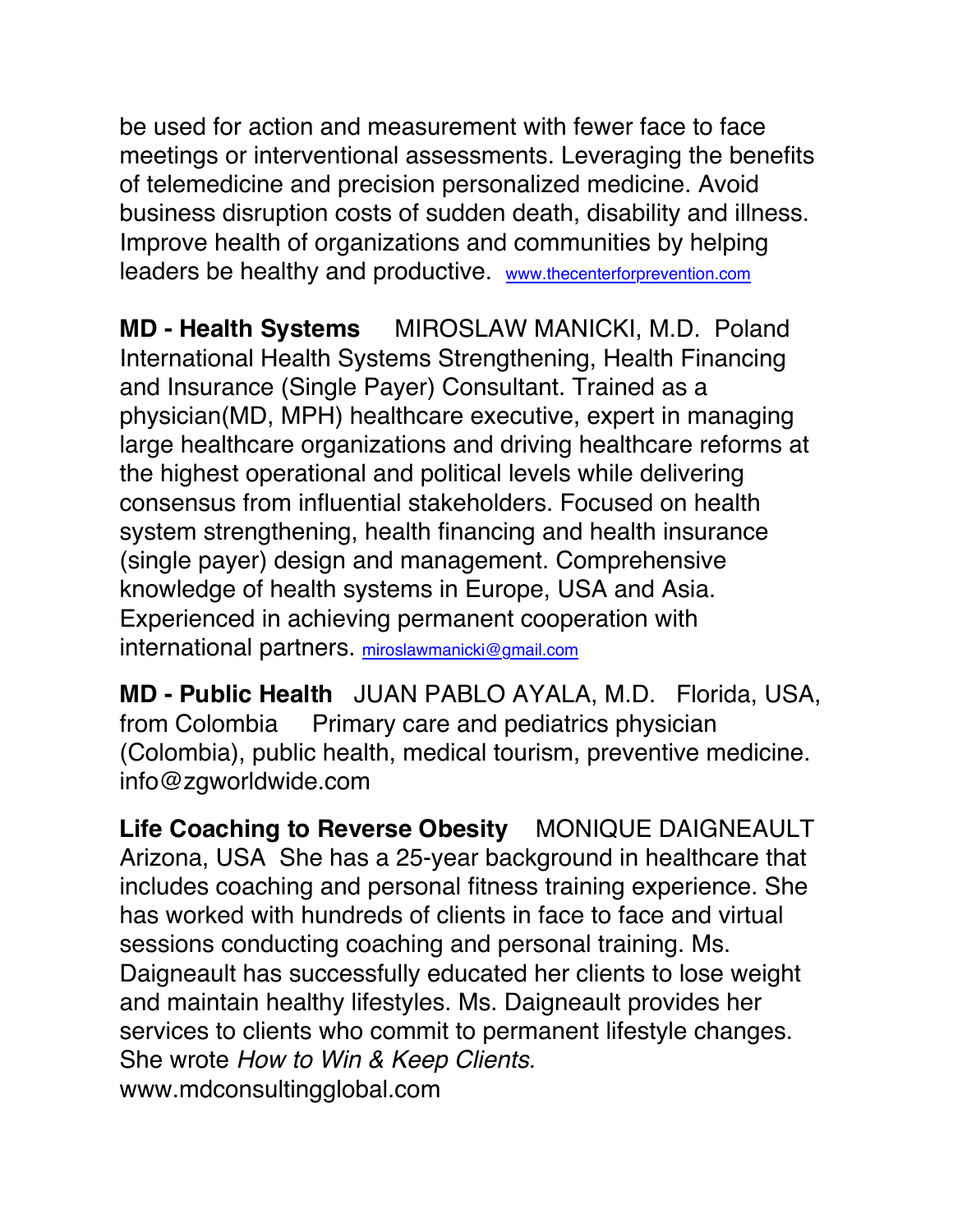monique@mdconsultingglobal.com +1-480-734-5043

**Corporate Wellness** DAVID GREENWALT Illinois, USA Coaching and on-line corporate wellness/fitness programs used by companies and government organizations. Founder of Leanness Lifestyle University. www.lluniversity.com

**Imaging Devices & Quality PPE** QUINN PLACE, CPA Illinois and Florida, USA, from China Advanced technology, low-cost handheld wireless ultrasounds for multiple medical and veterinary uses. Telemedicine. Healthcare distribution channels, medical device development and investment, develops international presence for US & Chinese firms. Distributor of a wide variety of competitively priced, quality PPE. www.healthbestinternational.com

**Public Health Management** NATALIA CONESTA, Ph.D. Italy Public health management in health systems. International development and humanitarian response in many countries. Relationship building, leveraging human capital, innovation, change management, capacity building and compliance monitoring natalia\_conesta@hotmail.com

**Delinquent Healthcare Account Collection** PAUL RYMER Missouri, USA Providing collection of delinquent healthcare accounts in 26 states. Our agents are trained to understand why patients are delinquent and to develop personalized solutions. We conduct appropriate research, correspond with your patients, develop a payment plan that fits their needs and brings accounts current, and preserves patient/doctor relationship.

www.nationalcollections.net prymer@nationalcollections.net

**Benefits Consulting** DAN MONICAL Illinois, USA Selffunded health insurance plans for small businesses, companies, cities, and non-profit organizations that offer major cost savings. info@zgworldwide.com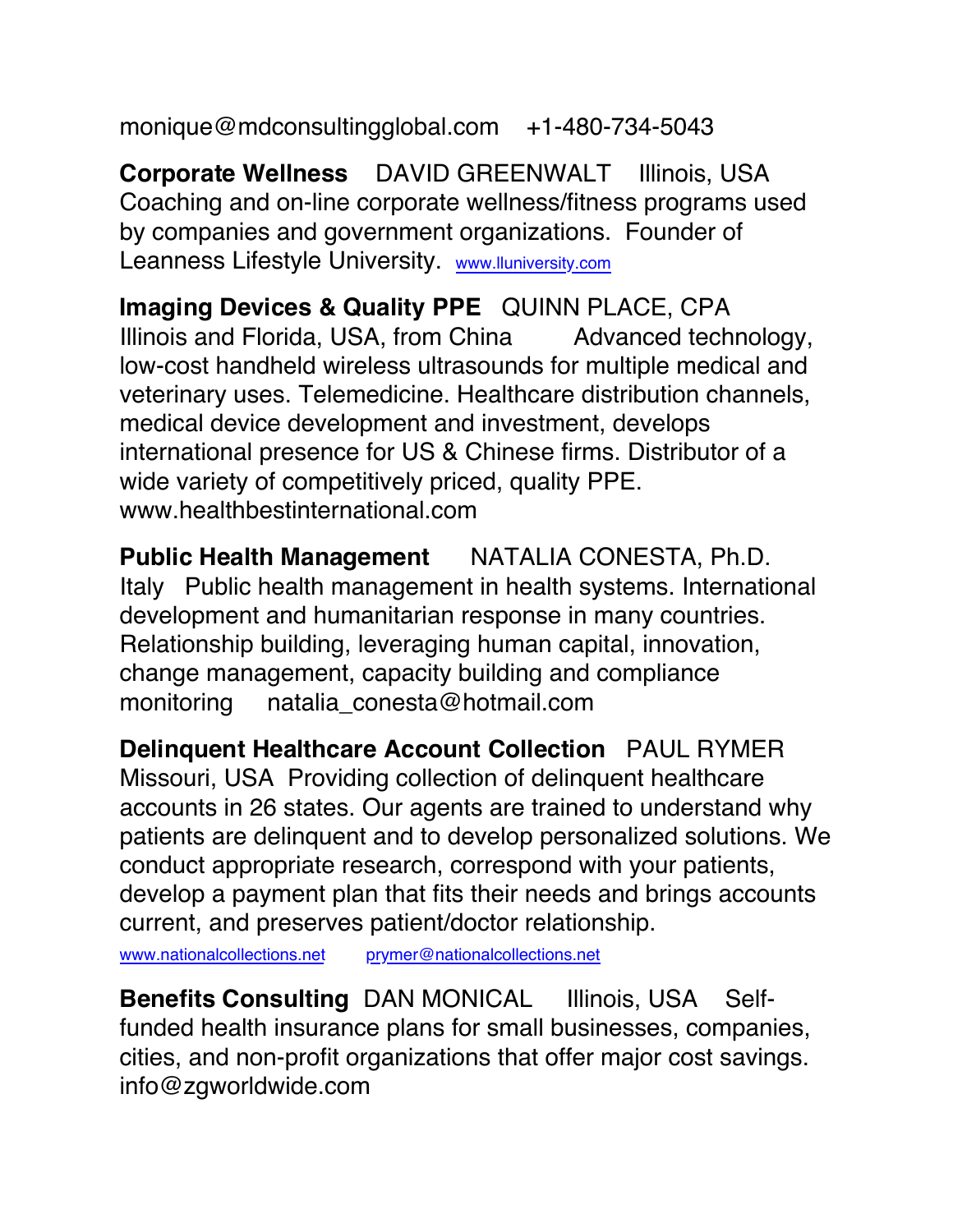**Industrial Psychologist** ARTHUR DELABIE Belgium Institutional development, public sector reform, job structure, training manuals, training needs analysis. info@zgworldwide.com

**Lifestyle Improvement** NANCY DURBIN, RN BSN Illinois, USA Nurse - assists with overcoming obesity, executive stress, and damaging behaviors, changing lifestyle habits. Also a fine art professional who helps organizations purchase appropriate art. info@zgworldwide.com

**Corporate Wellness/Stress Management** MONIQUE DAIGNEAULT Arizona, USA Founder of MD Consulting She has a 25-year background in healthcare that includes corporate wellness and stress management programs. She has assisted companies in developing and implementing worksite wellness programs, choosing fitness equipment and setting up on-site and remote personal training programs as well as wellness education. Ms. Daigneault has a master's degree in Industrial/Organizational Psychology and 7 certifications. She provides her services to corporate clients who embrace wellness for their employees. www.mdconsultingglobal.com

monique@mdconsultingglobal.com +1-480-734-5043

# **C. Marketing & Communication Associates**

**Public Relations & Marketing Consultants** JOSHUA KAUFFMAN Illinois, USA KraftComm Consulting Group (KCG) is a full-service public relations, marketing and change management company specializing in advisory services, executive counsel, branding, issues management, digital storytelling, political campaigns, speech writing, social media strategy and managed services. KCG's dedicated, expert staff provide solutions to your projects or long-term needs, saving companies thousands of dollars and costs associated with hiring full-time employees with benefits and 401K plans. KCG is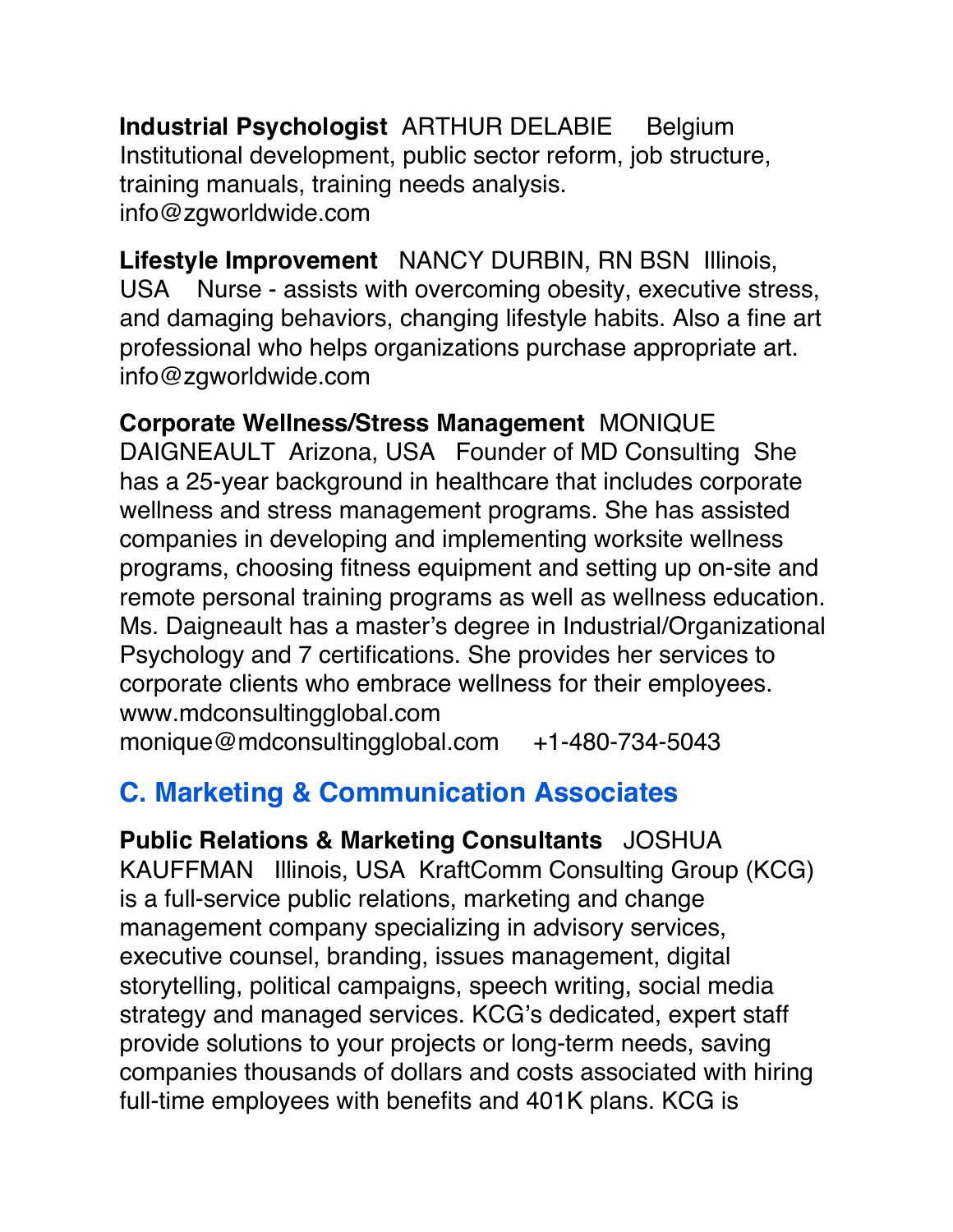accessible to your decision makers in person, via SKYPE/Zoom/ WebEx or text/email message. With decades of experience across all major industries, our consultants strive to make every interaction with clients memorable, valuable and actionable. Founded on principles of being enlightening and ethical, clients can expect to receive exceptional, affordable services to win market share and approval from executive boards and employees, and to significantly grow their level of influence in targeting regions. KCG delivers the right message, at the right time, to the right audience — every time. www.kraftcomm.org

**Translation and Localization Services** JILL BISHOP Illinois, USA Multilingual Connections helps your organization understand, engage, and grow your multilingual audience through professional translation, transcription and localization services in over 75 languages. Leveraging language and cultural expertise, innovative technology, and excellent customer service, we create language solutions tailored to your unique needs. Whether it's a marketing campaign, training material, or legal documentation, we ensure that your content is adapted to the target audience in a way that is both accurate and culturally relevant. jill@mlconnections.com

**Mobile Apps, Digital & Freehand Art** ANDY AIYER Custom application, software development, business intelligence, website development, Enterprise architecture, SEO, fully digital creative art and graphics development (100% money-back satisfaction), Asp.Net programming & IT services, currently serving clients worldwide. andyaiyer@gmail.com

**Marketing Management Consultant** ERNIE WATTS Illinois, USA International Management Services. TRC Chicago provides solutions to management, marketing, operations, distribution and sales problems worldwide through corporate performance assessment, revenue generation, international expansion,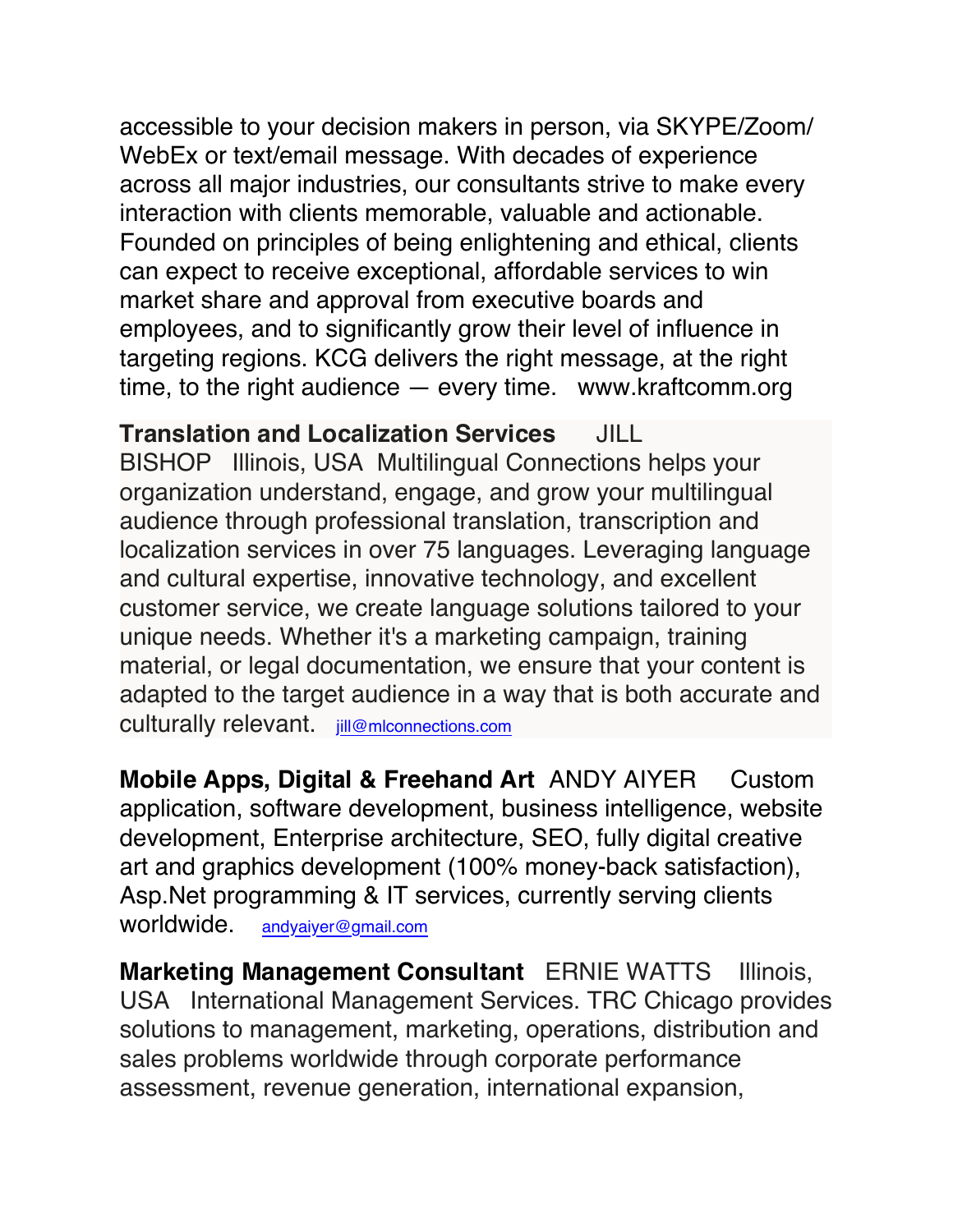channel management in international markets, structural recommendations & implementation and interim managers. Assist clients with their global expansion. Strategic, visionary leader known for developing cohesive, high performance teams competing successfully in complex environments worldwide. Extensive experience working with product distribution businesses operating through multiple sales channels and with service organizations that advise clients on operational strategy and business development. Target organizations include those committed to building or establishing an international presence that are known for an ethical, results driven, risk/reward culture. TRC Chicago is well versed in foreign business practices and inter-cultural characteristics.

ewatts@thereillycompany.com www.thereillycompany.com

**Videography** BROC HUNTER Illinois, USA Liberated Productions brings your brand to life. We make video content for brands and agencies, startups and established corporations, nonprofits and local businesses. We can rock simple projects, while going all out on grand video visions. We work with budgets big and small. Springfield, IL is our stomping grounds but we do work across the U.S. and for global clients. See our video: https:// drive.google.com/file/d/19zlwtLpM2Lsc0oYpnyau\_HOYdt8q8BqY/view?usp=sharing brochunter.net

**Aviation Writer** JOB CONGER Illinois, USA Aviation historian, business aircraft purchase analysis, public affairs writing, photographer, aviation speaker, aeronautical museum manager. info@zgworldwide.com

**Media Relations** ERNIE SLOTTAG Illinois, USA Media relations, public relations, communications management. info@zgworldwide.com

**Sales & Marketing Alignment Strategy & Implementation**  LISA CANNING Illinois, USA Sales Maven helps small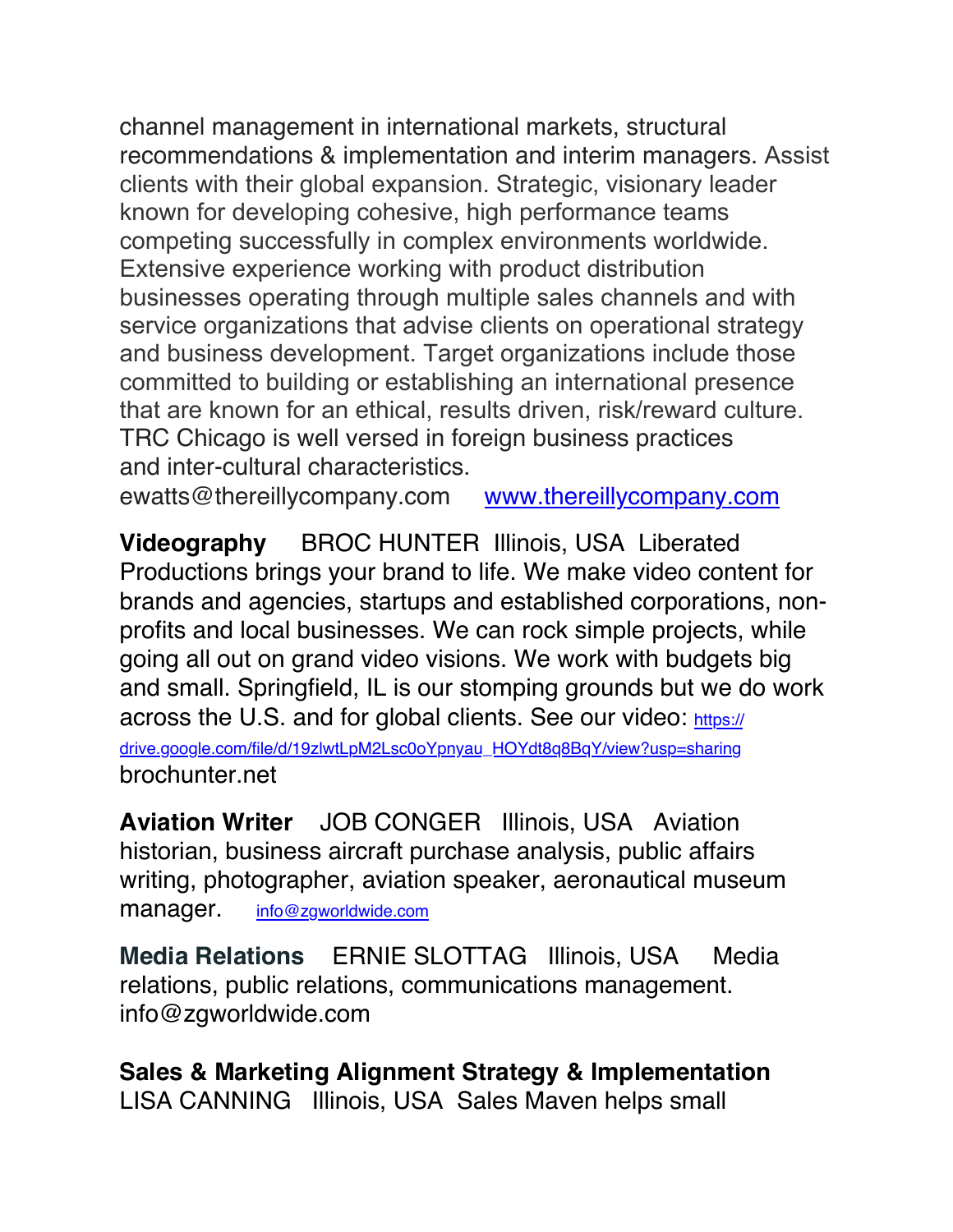businesses with annual revenues under 10M expand in the US or enter the US market. We deliver aligned sales and marketing strategies to improve ROI and growth. We begin with an audit of your current tactics, pain points and marketing messages and develop a sales and marketing plan we can help you implement. Core services include Marketing & Sales Strategy Planning, Outside & Inside Sales Representation, Digital Campaign Implementation, SEO Strategy & Implementation, Content & Website Development, Graphic Design & Branding Services, Social Media Campaigns, CRM & Customer Service Management and Research & List Building Services. Most small businesses can't afford full-service agencies because of exorbitant pricing. Our substantive team creates efficient, affordable plans that build momentum and deliver a high return. Industry agnostic, we have worked across a broad range of sectors and would like to discuss your growth objectives. www.SalesMaven.io Contact Lisa@SalesMaven.io

**Sales Consultant** JAYCO SELAK Indiana, USA, from Croatia Consultant for increasing sales staff effectiveness, Balkan Peninsula business expert, image building, team building, public relations. info@zgworldwide.com

**Marketing Services** GARY CHATHAM Illinois, USA International and national marketing, branding, marketing strategies, targeted advertising campaigns, web design, video production, experiential marketing. www.chathammarketing.com garyc@chathammarketing.com

**Corporate Signage** DENNIS BRINGUET Illinois, USA Nationwide corporate signage programs, special signs, state-ofthe-art high-tech signage. www.acesignco.com

**Television Program Director** SCOTT TROEHLER Illinois, USA Expert television program director, producer, videographer, editor and writer, marketing, public relations.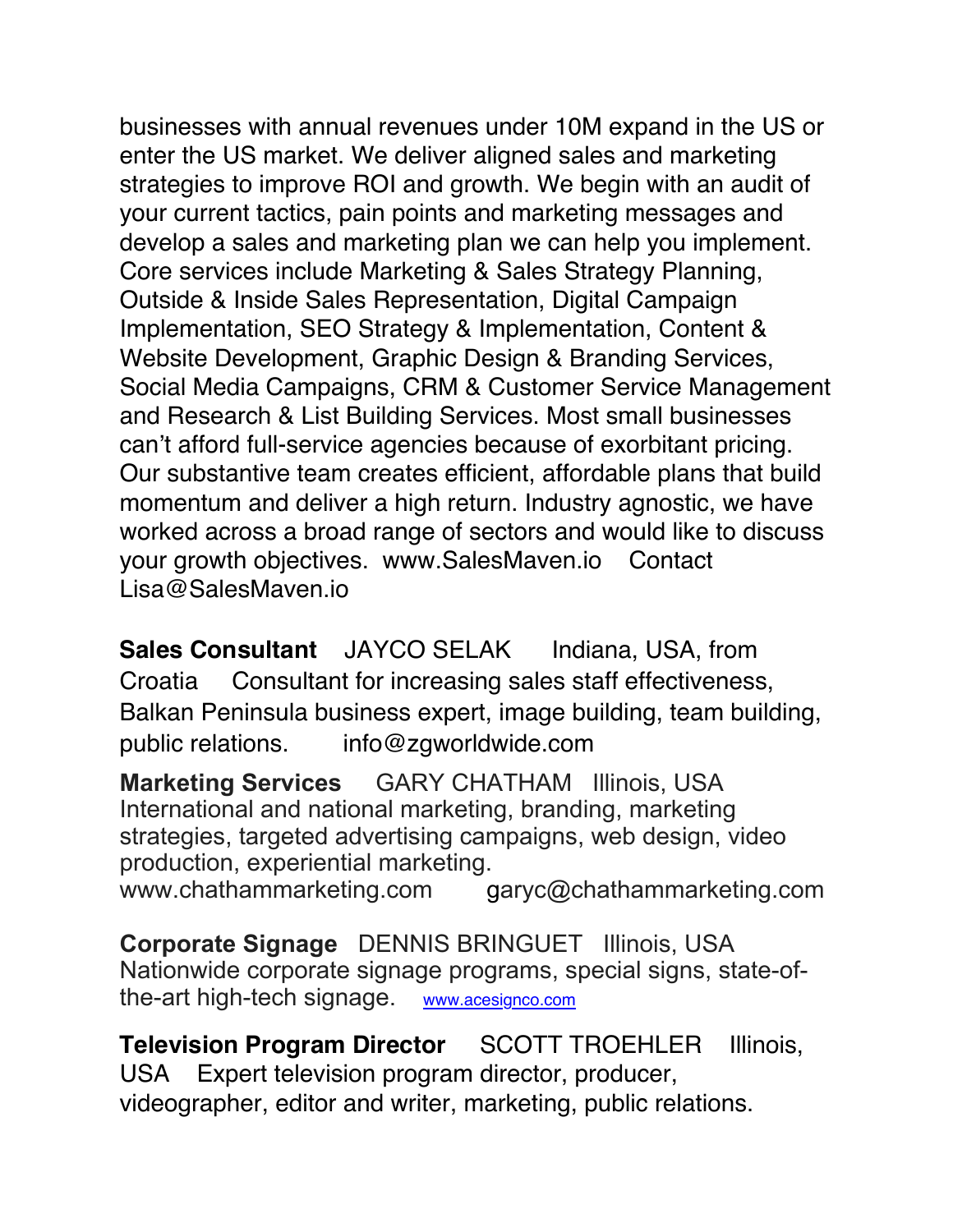info@zgworldwide.com

**Communications** SUSANNE KENNEDY Australia Corporate communications, photography, technical writing, copywriting, and development of web copy and resources across sectors including in situ developing countries. Widely published in magazines and journals, including Spanish. susannek@usa.net

**Communications** MANS NYBERG Finland External relations and communications expert with extensive international experience working for global organizations. Journalist. Strategic communications, spokesperson, media relations, public information campaigns, donor relations and fundraising, project coordination and program management, government liaison, relations with the UN and NGOs, communication with communities, training, media development, and video production. mans.nyberg@gmail.com

**American Revolution Writer** ROBERT RUPPERT Illinois, USA American Revolution historian and writer for government agencies, museums, history organizations and businesses. info@zgworldwide.com

**Multilingual Communications** YANA FLEMING Washington, D.C., USA Yana is a multilingual marketing communications strategist with reliable organizational, budgetary, and project management skills. A producer of innovative, story-driven, relevant, and measurable B2B and B2C integrated marketing communications, she is familiar with operating in emerging markets and developing economies. With over twenty years of experience working with non-profits, start-ups, government agencies, and multilateral projects, Fleming is comfortable with high-ranking government officials, diplomats, c-suite executives, investors, and donors. www.yanafleming.com yanafleming@me.com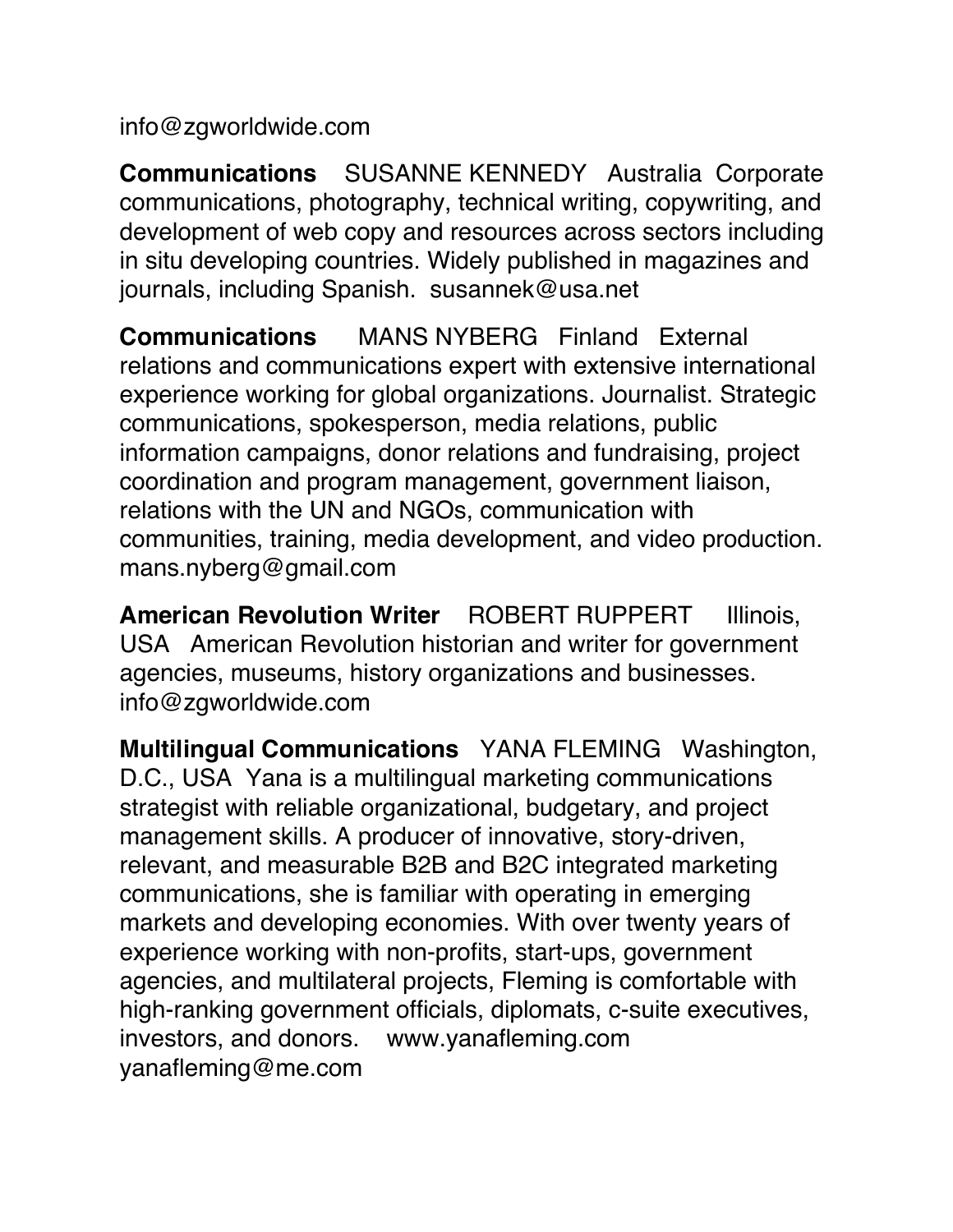**Communications** DENENE CRABBS Washington, D.C., USA Principal/Producer-Director Cinergy Group LLC Communications & Consulting. Empowering healthier living, leadership and business growth through marketing, publicity, event planning/promotion, strategic partnerships,TV-film-videoradio, digital media promotions, holistic health and wellness programs, educational workshops, retreats, group training and individual consultations. Financial literacy. youtube.com/cinergyllc denenecrabbs@cox.net

**Drone Pilot & Graphic Design** ANDREW BARTLETT Illinois, USA FAA-certified drone pilot, videography, social media, photography, graphic design. www.ootboxmedia.com

**Global Brand Building** RON ROSSI Massachusetts, USA Global brand building, digital content marketing, entering new global markets, ad agency management consulting. Also, a Fine Art Consultant for art galleries, museums and foundations. info@zgworldwide.com

# **D. Software & Technology Associates**

**Software & Engineering** RISHABH SOFTWARE is a fullservice software development company with 20+ years of experience building enterprise solutions for global clients. They have been recognized worldwide for providing top-rated custom software services to digitally transform businesses via adoption of web, mobile, analytics or cloud. With unmatched capabilities across a comprehensive tech stack and a process-driven CMMi Level-3 mindset - team Rishabh has got businesses' back. The company's repeat clientele speaks volumes for their values and ethics in all the dealings. With 4 business divisions viz. software development, multi-disciplinary engineering services, BPO and talent training arm (RISE), they have been the partners of choice for many. Rishabh has 650+ talented employees and have accomplished 1400+ projects successfully across 25+ countries.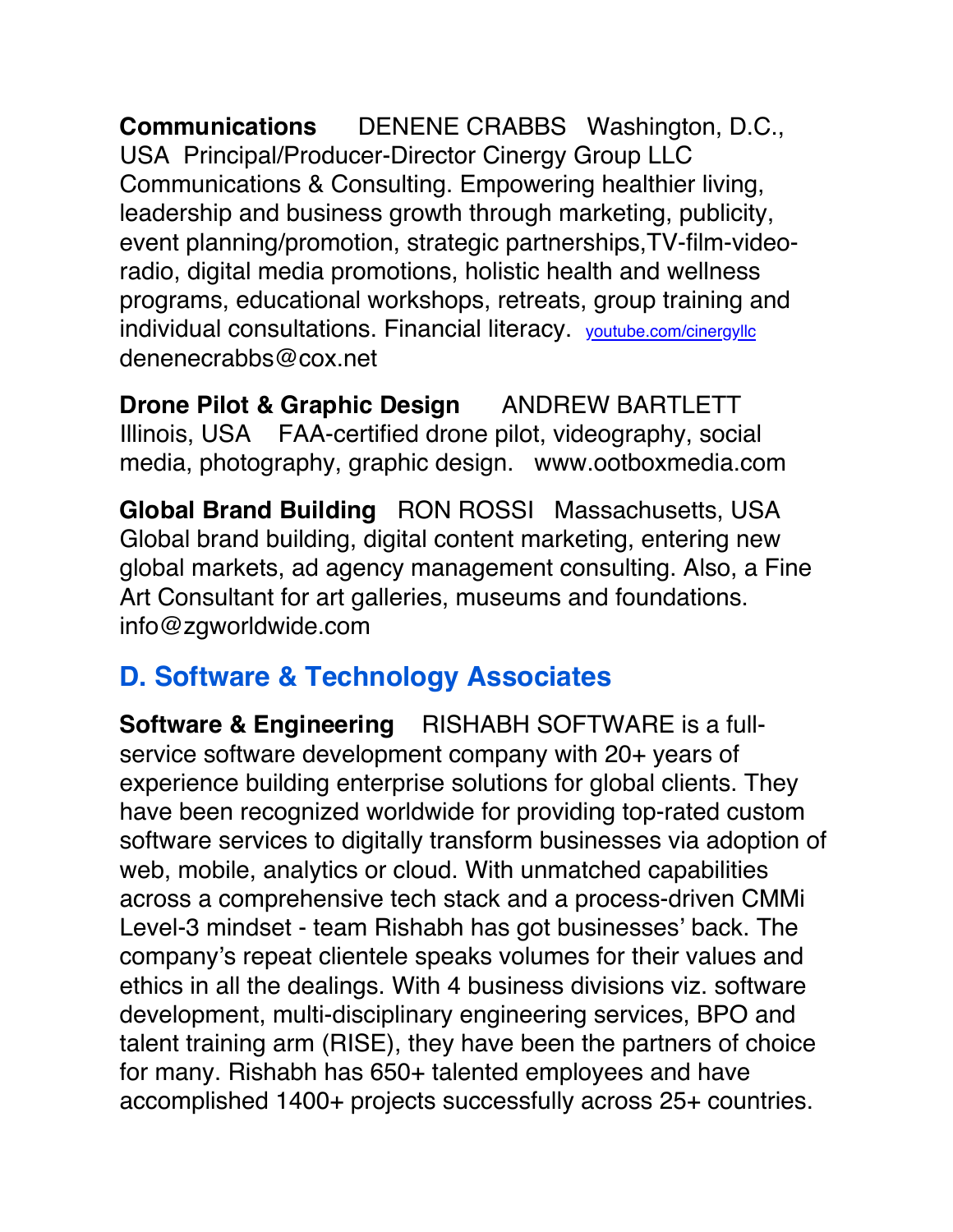Contact Person: Mubeen Mohamed Email: Mubeen.M@rishabhsoft.com Telephone: +91-9037806803

**QA, Penetration Testing & Automation Testing** PABITRA KUMAR SAHOO India QualySec is a global testing company, a team of quality assurance and security engineers dedicated to finding loopholes in your web app, mobile app or software before the world finds them. We use our own exclusive testing process designed by our expert teams, incorporating the newest trends in every kind of testing to make sure you have a clean product. Services include Penetration Testing, Malware Removal, Automation Testing, QA Testing and Performance Testing. +91 865 866 3664 +91 636 324 6093 contact@qualysec.com https:// qualysec.com

**Software & Engineering** FERNANDO POLO Colombia SII Colombia provides near shoring of quality digital services and engineering with US time zone convenience along with great savings. As a global partner meeting the digital transformation needs of our clients, our teams have developed reliable, innovative and long-term relationships with many companies in many industries. Our 130 consultants offer a wide range of programming languages, including JAVA/J2EE, SQL, PHP, Python, COBOL, .NET, REACT and Angular. We also work on IT Governance and Business Analytics projects. sii-group.co fernando.polo@sii-group.co

#### I**nterim & Long-term CIOs, CTOs, CISOs & IT Executives**

TOM MURRAY Illinois, USA Tom brings a wealth of knowledge and hands-on involvement in e-business, compliance, start-up, strategic and IT turnaround situations for large and small organizations as a member of Fortium Partners. Tom specializes in project rescue, where he leads business critical projects and IT business alignment during demanding transitions like mergers, ERP implementations, performance improvement, data center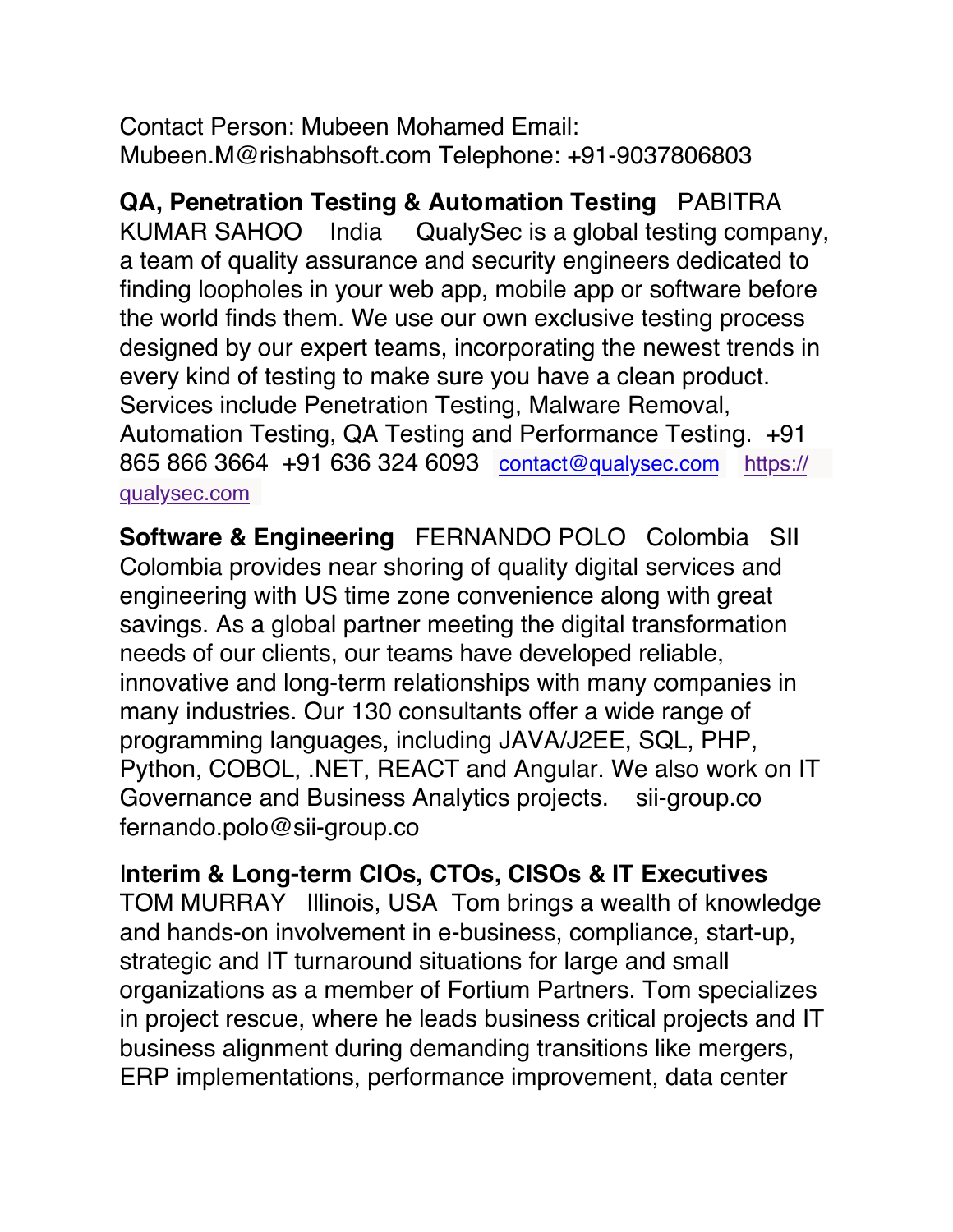relocations and systems upgrades.

Fortium Partners is an elite group of the world's most foremost technology leaders, uniquely offering C-level Technology Leadership-as-a-Service (TLaaS). Many of them are former Csuite executives with Fortune 500 companies. Typical engagements include interim CIO/CTO/CISO responsibilities, IT assessment, IT due diligence and situational problem solving. We offer seasoned, hands-on Partners who are former CIOs and CTOs with experience at leading banking, insurance, wealth management and capital markets firms. We understand how to implement change and operate in this highly regulated yet dynamic environment. We are also conversant in the financial services impact of new technologies such as AI, Cloud, Business Intelligence and Robotic Process Automation. Our partners understand how to communicate with your C-suite in clear business terms. The flexible interim, fractional or retainer-based engagements can be customized to the needs of the client. This allows the client to have the expert resource they need, when they need it, in the structure that works for them. Fortium Partners can usually have a partner on the ground in a few days. Our 100+ partners are available nationally and in other countries. www.FortiumPartners.com Contact: Tom Murray, Partner +1 (847) 431-8349 Tom.Murray@FortiumPartners.com

**International IT Business Development** DONAJI MONTES INTECHNATIONAL LLC Silicon Valley - California, USA and Mexico Consultancy in Silicon Valley that helps technology companies with international business development, business intelligence, marketing and other projects. Its team has extensive experience helping technology companies explore, validate, enter and expand their business internationally. It provides support for international projects like conferences and events. The multilingual and multicultural consultants specialize in assisting tech companies conduct global business in the US. Its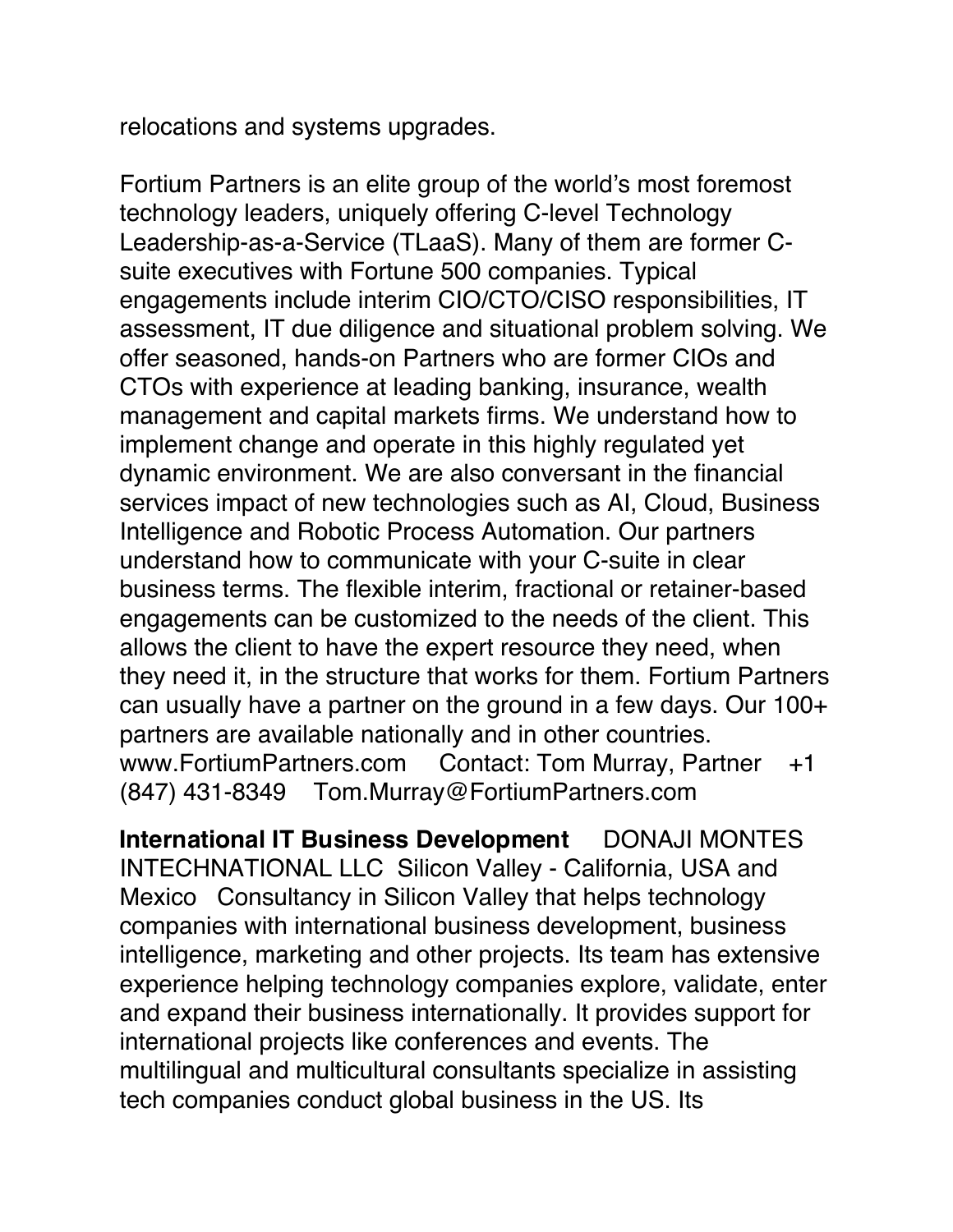consultants have worked on IT, automotive, aerospace, food processing, biotechnology, medical device and pharmaceutical projects in Latin America, Europe, Asia and Africa. Intechnational maintains a wide network of support services, such as CPAs, attorneys, risk management firms, recruiters and translators. info@zgworldwide.com

**Computer Forensics** JOSHUA MONTGOMERY, ACE, CCE, CMO, CBE, OSFCE Primarily Central Illinois and Southeast Florida, USA Digital Investigative Services Specializing in computer forensics, data extraction and forensic imaging. Expert testimony and case writing. https://digitalinvs.com jmontgomery@digitalinves.com

**Software Development J**AMES BRIDGEWATER, Ph.D. Illinois, USA Experienced in a wide range of software development, including scientific applications and enterprise e-commerce. Business analytics. Developed software in a computational neuroscience group at the Baylor College of Medicine. Software development on an open source (Numenta's NuPIC). While doing Ph.D. (electrical engineering) developed software to coordinate the behavior of laboratory instruments required to measure the efficiency of solar cells. Worked in semiconductor business and wrote software to help facilitate design of integrated circuits (computer chips). james@linktwentytwo.com

**Edtech, Futurist** KIM WILLIAM GORDON, Ph.D. Missouri, USA Expert in adaptive learning technology at Telementoris, the fifth wave of education. Assessing impact of emerging technologies on businesses, strategies to help adapt to the future, advisory workshops, publications. info@zgworldwide.com

**Software Development** ANDY AIYER Custom application software development, business intelligence, website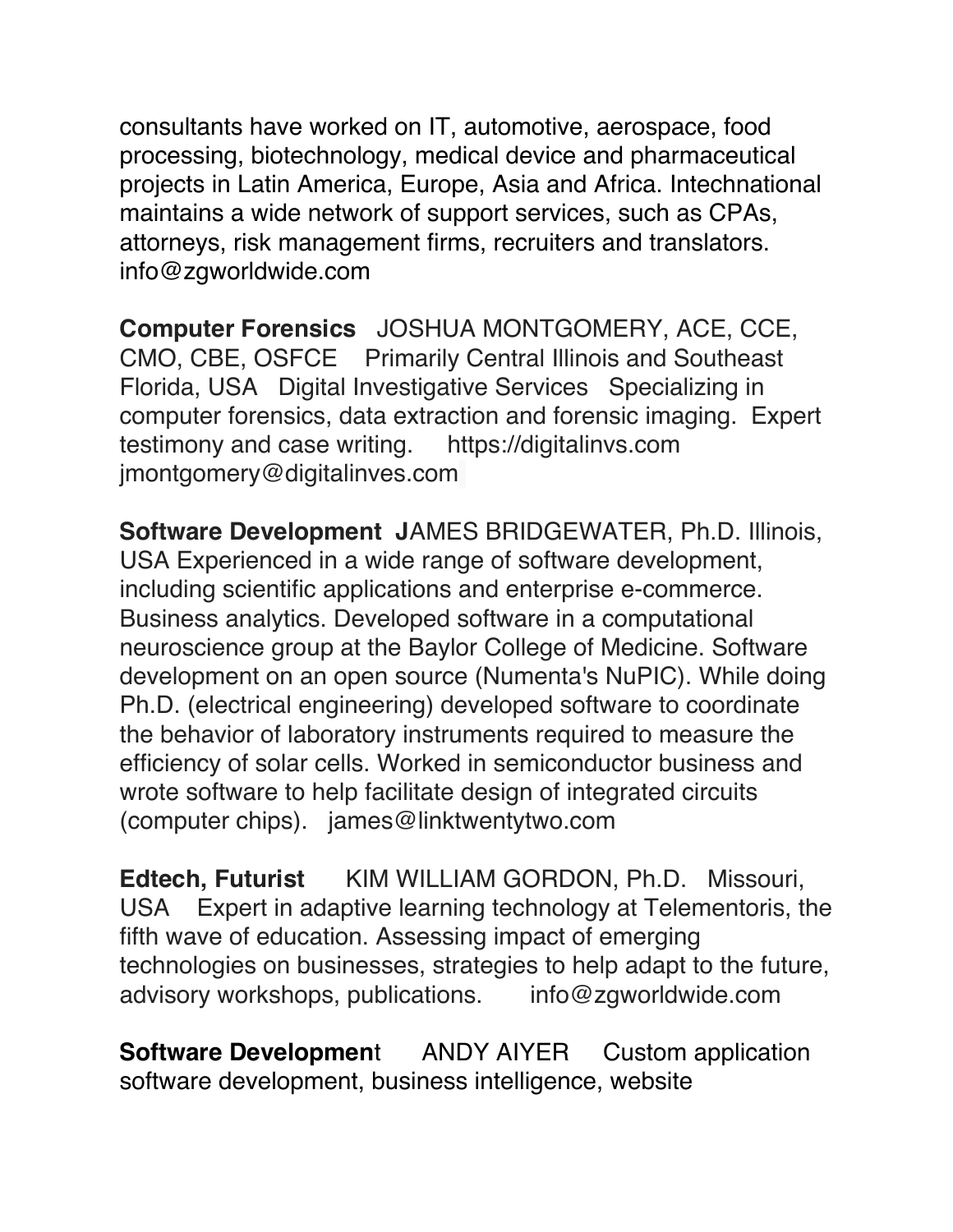development, Enterprise architecture, SEO, fully digital creative art and graphics development (100% money-back satisfaction), Asp .Net programming & IT services, currently serving clients worldwide. andyaiyer@gmail.com

**Geographic Information Systems** PAUL TESSAR Colorado, USA Enterprise data management, Geographic Information System manager, GeoDatabase Development. info@zgworldwide.com

**Cybersecurity** GARY CHATHAM Illinois, USA Intelligent data security. Website security, protection from data breach and ransomware, secure data backup, encrypted email and messaging systems. Security audits. www.intelisec.com garyc@intelisec.com

**Blockchain Consultant** JACQUELINE COOPER, J.D. Maryland, USA CryptoMom2 Talk Show Producer/Host & Consultant, plus other online Talk Shows. After years in business, education & law, she decided to combine her passions. Now, she is helping others learn about this developing creative technology. Her focus is to help empower everyone's learning to provide the tools needed to make empowered decisions. Crypto Investor, Bitcoin Mining Rig Owner. Speaker, Author, & Coach featured on international Talk & Radio Shows. Social media following over 20,000 & growing with a global listenership for talk shows. Workshops include Crypto 101 For Newbies, What To Know About Bitcoin Mining, Crypto Fundraising for Nonprofits, Crypto POS For Businesses & Why All The Fuss - NFTs? & other blockchain & business consulting topics. Author of The 5 Minute Wealth Crypto Wallet Organizer. Book a complimentary consultation today. https://cryptomom2.com/ Email cryptomom2consulting@gmail.com

**Music Technology** JOHN CURTTRIGHT Illinois, USA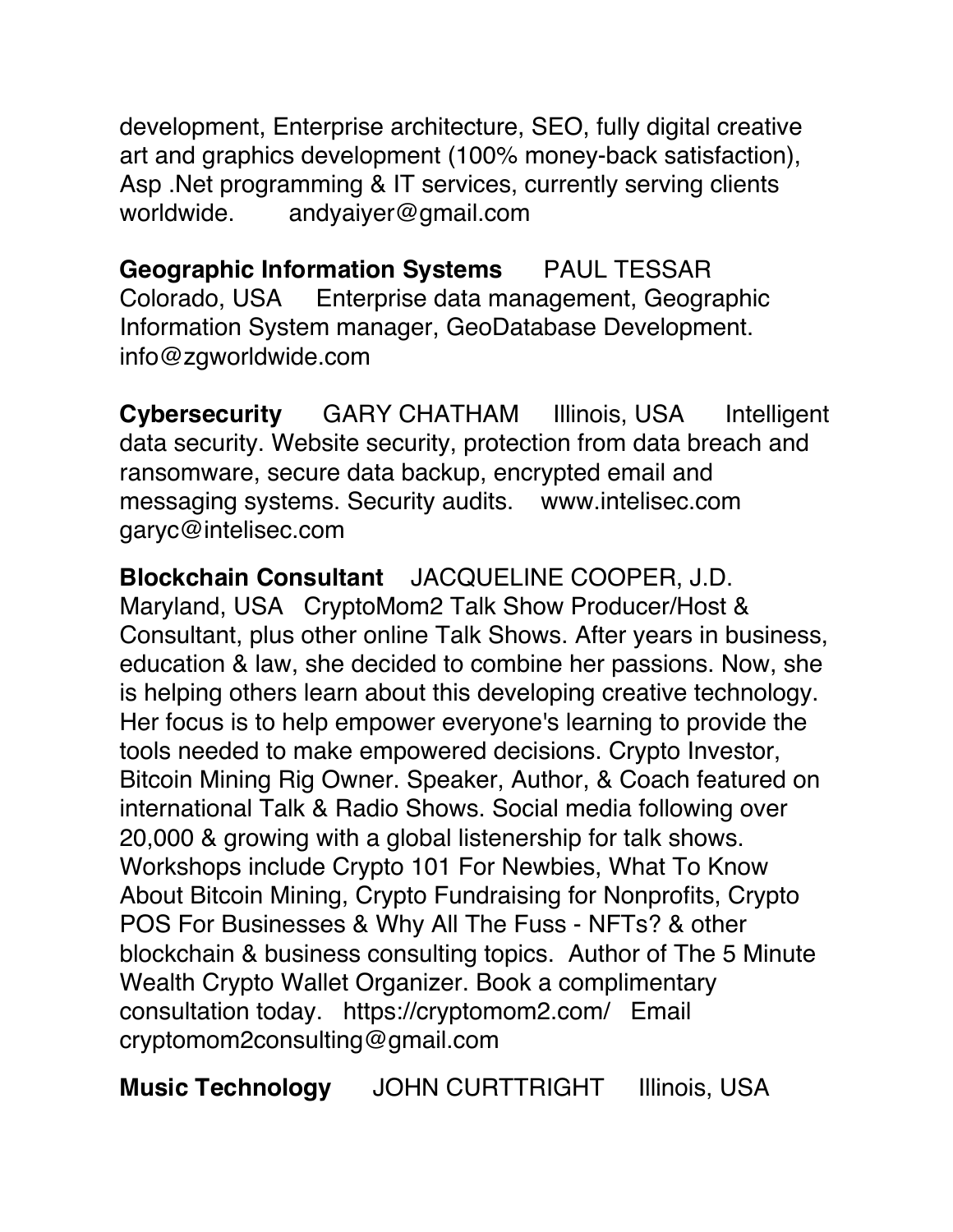Music reproduction optimization, musical instrument retailing, antique guitar and other instrument renovation. info@zgworldwide.com

**Social Pentesting & Security Consulting** AUSTIN DUFFIE Chicago, Illinois, USA and Remote Duffie is an experienced IT professional who has worked in many areas of tech, including social/business data research, B2B sales and system administration preforming "BlueTeam" security. He focuses on security consulting in the SMB space, specifically those without a dedicated security staff or limited IT resources with Microsoft 365 environments. They also specialize in social engineering and personal penetration testing. This testing can include gathering personal or business data to breach your accounts or show the routes to do so, alongside operational security recommendations and assistance with remediation of insecure operational security practices. Contact Duffie at duffie@duffie.me.

**Microsoft Technical Support Engineering** PAULO LEOCADIO Florida, USA, from Brazil Solution architectural design, cloud architect, etc. for large IT projects. Bringing 20+ years of experience working for Microsoft Consulting Services and Microsoft Support Engineering Services, Paulo built Zinnia Holdings to partner with organizations, consulting companies and government financiers to design, build, manage and deliver projects on Cloud Technologies, Big Data, Smart Cities, Operations optimization, among others. Recent success cases are Istanbul Municipality Government Smart City project, working as head solution architect, and IT services processes optimization for Spectrum Brands, Inc., working as head of IT operations. Fluent in English, Portuguese and Spanish. ph@zinnia.holdings www.zinnia.holdings

**Health Technology Management** ANDRE MBOULE Cameroon MSc.Eng., MBA, PhDc Expertise in health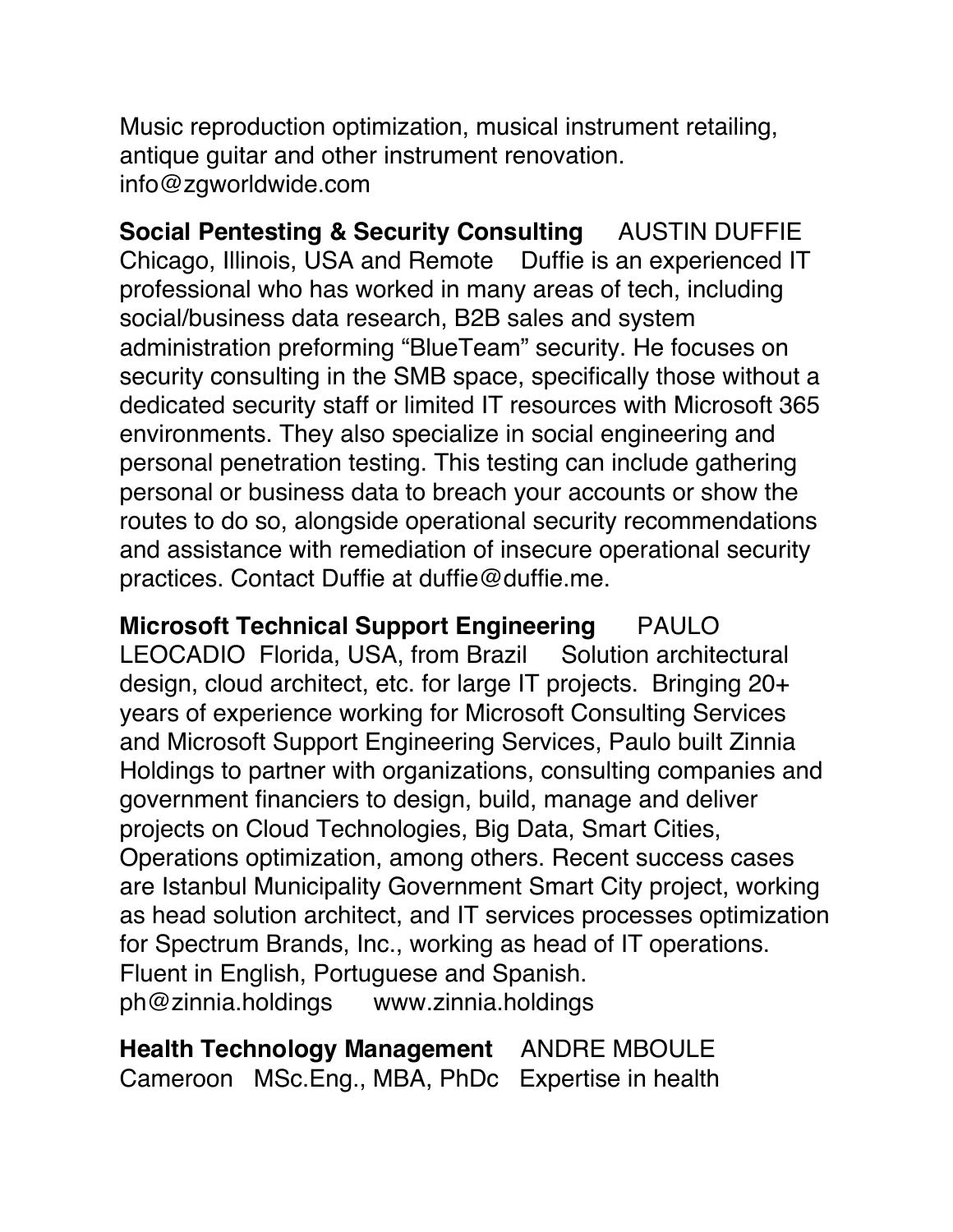technology policy, clinical engineering, medical equipment needs assessment, cost estimation, elaboration of technical specifications, procurement of medical devices, hospital maintenance and training of maintenance staff in ministries of health and international health programs in facilities in 30+ African countries. He was member of the WHO and other medical advisory groups. As an expert and technical assistant in medical devices and health technology management he helped develop national strategic and action plans across Africa. Telephone : +237 699 82 86 71 Email : mboule.andre@gmail.com or mboule.a@mboule-consulting.biz www.mboule-consulting.biz

**Solar Energy** JAMIE BURRIS Illinois, USA EFS provides solar energy systems for factories, offices, farms, stores, government buildings and homes. info@zgworldwide.com

**Management Information Systems PRANAV AGRAWAL** Illinois, USA, from India SAP Consultant for Tier-1 organizations Infosys, IBM and recently with leading German automative parts manufacturer Hella. Developer, technical analyst to lead teams and development manager. himparkh@gmail.com

**Technology Management** MOSES KOYABE Arizona, USA, from Kenya and France Moses is a technology, commercial and defense aerospace, oil exploration and automotive business executive. Also, a multicultural and multi-lingual consensus builder, with proven expertise and success forging many successful business relationships and alliances for technology companies dealing with global markets. mkoyabe@cox.net

**Supplemental On-demand Experts & Related Matching Software** YISHI ZUO Massachusetts, USA When ZG Worldwide doesn't offer the specific knowledge or niche you seek, DeepBench's search algorithms and innovative crowd sourcing tools are used to identify and match your needs with our thousands of experts across a broad spectrum of knowledge,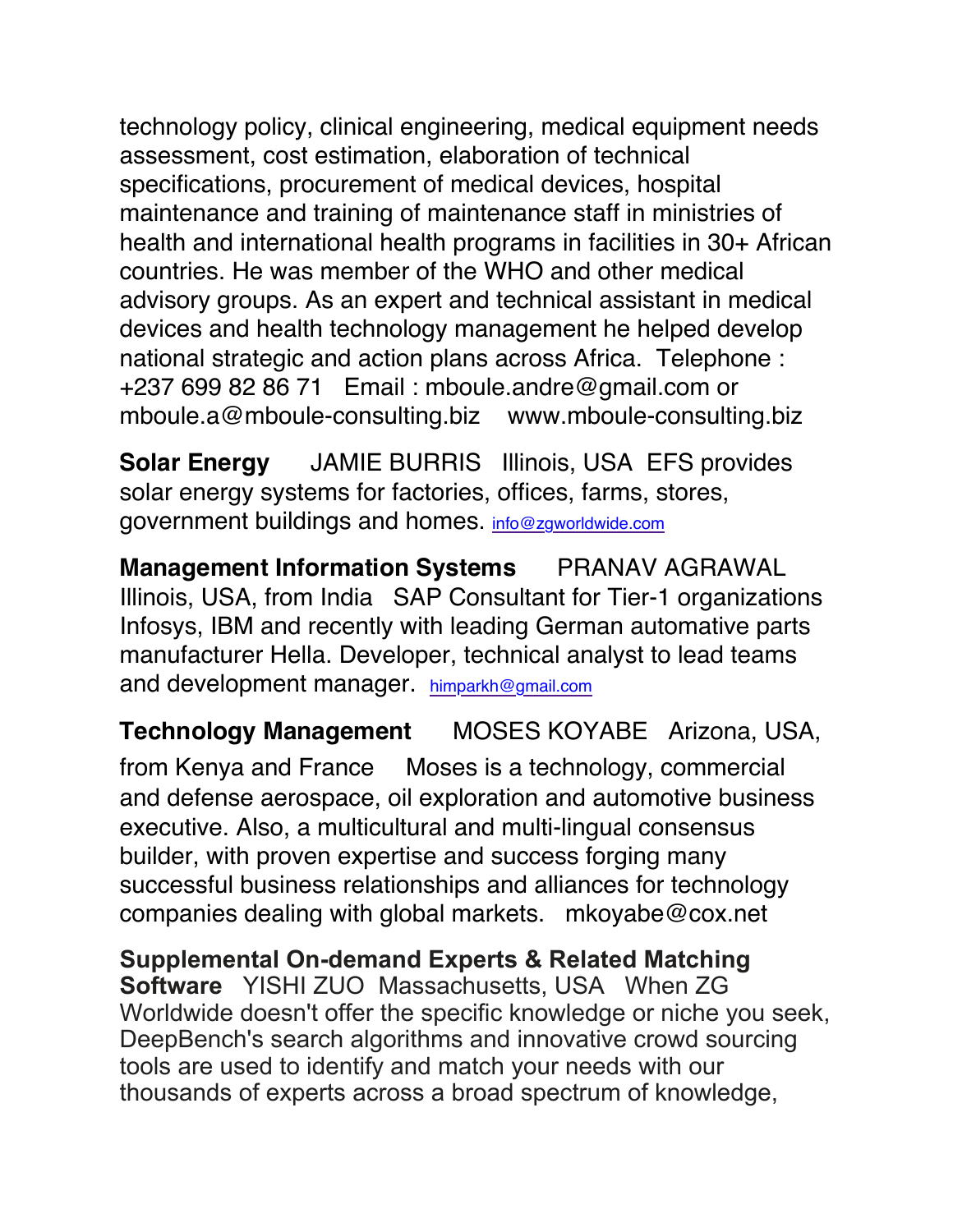businesses and industries. DeepBench licenses its software to enable clients to build their own matching network. We are great in finding niche services for clients globally that competitors are unable to locate. DeepBench.io yishi@deepbench.io

**Cloud, Telecom & Cybersecurity Solutions** Global Telecom Solutions is a telecommunication/cloud services firm that helps businesses choose the best technology solutions. GTS partners with hundreds of service providers and has access to data centers across the globe, enabling GTS to create best-of-breed solutions. For more information on GTS and how we can help you and your business visit www.gtsdirect.com or contact Mandy Lintz at Mandy@gtsdirect.com - 602-610-8021 or Bob Chernock at chernock@gtsdirect.com - 734-652-8043.

**Medical Imaging & Telemedicine** QUINN PLACE, CPA Florida and Illinois, USA, from China Telemedicine solutions. Our advanced technology, premium handheld wireless ultrasound devices are reasonably priced, patient friendly and easy to operate. They provide quality images via built-in Wifi hotspot to any type of a screen, have multiple medical uses and work well in veterinary medicine. Wireless large animal reproductive imaging. Click the video demo about this powerful wireless ultrasound device. PPE experts. www.healthbestinternational.com

**Managed IT Services** KEINN DRAPER Illinois, USA Manager of Strategic Partnerships at STL, a Managed IT Services Provider. Unique to central Illinois, STL's state-of-the-art Data Center is housed in a FEMA-rated underground bunker (tours available) and meets Tier 3 standards, offering solutions such as Private CLOUD, Hosted Email, Virtual Desktop and Microsoft 365 services.

STL's Cybersecurity services proactively keep business-critical data safe with early detection and response in our Security Operations Center (SOC). The SOC leverages a combination of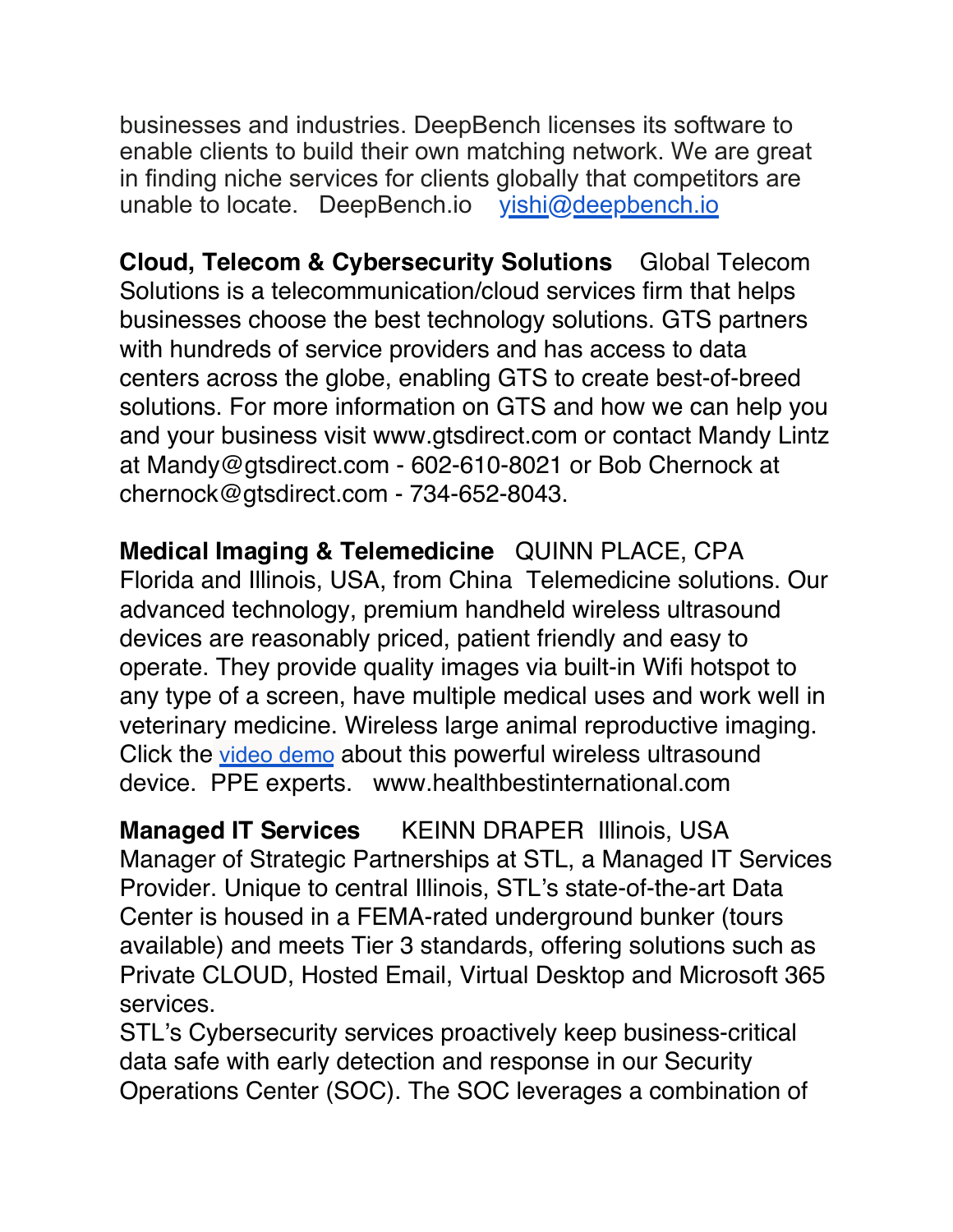network perimeter defense, endpoint security, vulnerability detection, extensive log analytics and customizable reporting. As a trusted Fortinet®D Gold Partner, STL uses the Fortiguard Indicator of Compromise (IOC) Automated Breach Defense System. The IOC continuously monitors clients' networks for hidden vulnerabilities, persistent attacks & advanced threats. Advanced features, such as Mobile Access, Instant Feedback & a Real-Time Threat Map, provide customers with 24-hour accessibility to the real-time status of their network. STL provides coverage from stringent compliance & audit requirements of the following: SOC2, Type2 HITRUST CSF\*, HIPAA, PCI DSS & SSAE-16 reporting. www.poweredbystl.com kdraper@poweredbystl.com

### **ZG's Pro-Bono Regional Business Development Venture: Central Illinois Technology Triangle - The Agtech Advantage**

A solution to counter Central Illinois's economic stagnation, population loss and lack of comptitiveness is forming a branding umbrella to promote the combined assets of Peoria, Springfield, Decatur, Champaign, Bloomington and many peripheral cities. The headquarters of both the Archer Daniels Midland and Caterpillar corporations left Central Illinois. Each city uses a silo approach to economic development. A provisional name is the Central Illinois Technology Triangle (or Circle). Cooperation and a strength in numbers would enable the region to better compete with Nashville, Austin and the east and west coasts. This would help to position Central Illinois for the future, attract investment nationally and globally and be relevant to the 4th Industrial Revolution.

Central Illinois, with its long history of research, development, invention and innovation, collectively forms a substantive technology region. Champaign's University of Illinois Research Park is notable for its size and variety of entrepreneurs. Other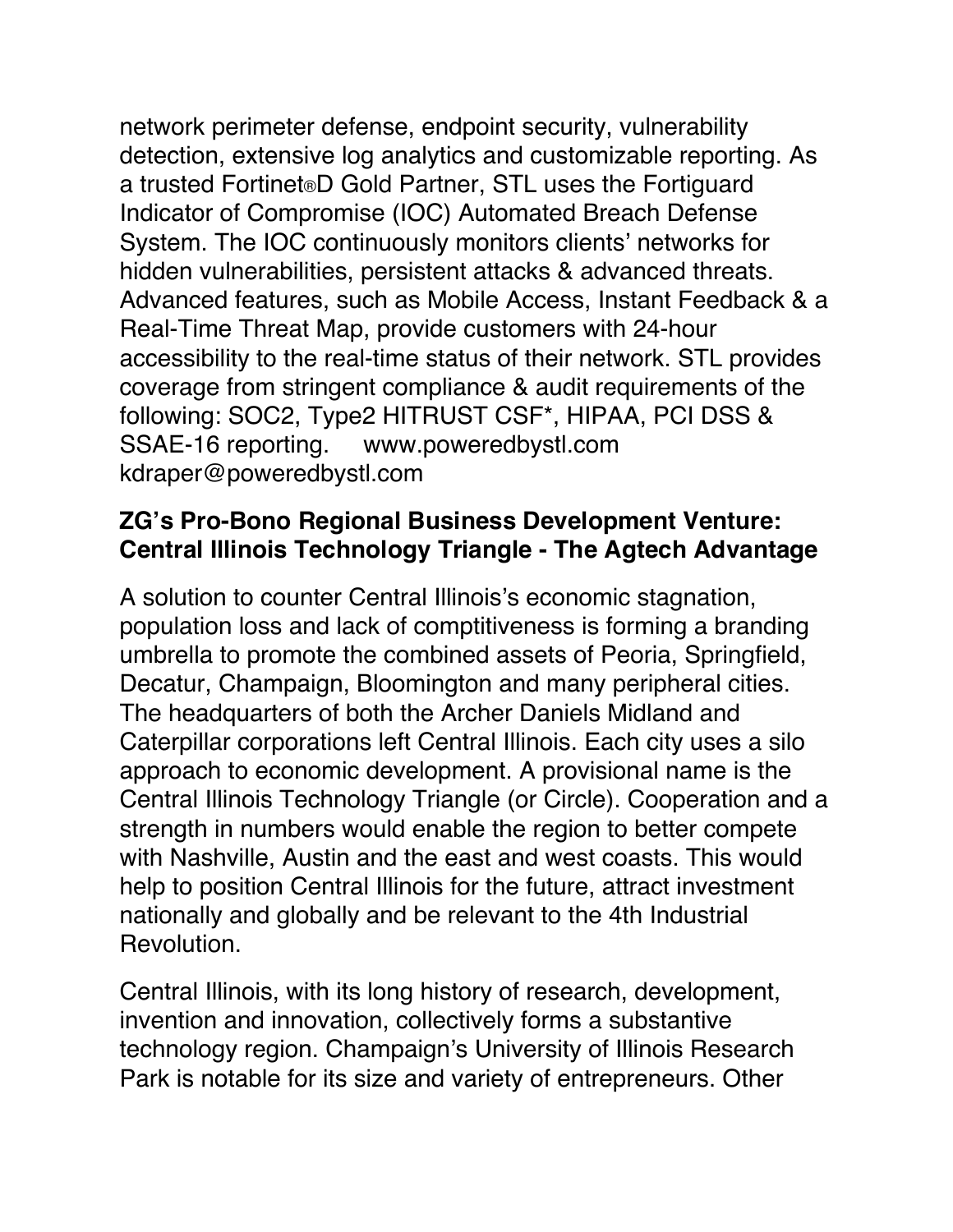research centers are found around the region. Also, Central Illinois has an outstanding transportation infrastructure of highway and rail networks, water ports, great airports, Decatur's Midwest Inland Port (direct rail service to Pacific and Atlantic ports) and two international air cargo ports of entry. There are also excellent universities, community colleges, foreign trade zones, the Mid-Illinois Medical District and other major medical facilities, advanced agribusiness, much tourism infrastructure, plentiful water supplies, educated workers and other resources strategically located in the Heartland of America.

None of the Triangle's largest cities are far from each other. Combined with the many nearby smaller communities they total a population of well over one million and resemble a highly dispersed, polycentric big city. Plentiful brownfield land is available for development. Residents often travel between the Triangle's many cities for jobs, recreation, shopping and medical care.

The Triangle would not show preferences for any community. Its function would be similar to that of a convention and visitors bureau for the entire region. It has been commented that calling this geographic area as a technology hub is an exaggeration since it is mostly used for agriculture. In reality agriculture is a high tech industry because of big data, smart technology, autonomous farming, digital applications, robotics, biotechnology, etc. Central Illinois stands out among other technology regions by having some of the world's largest clusters of agtech research and high tech agribusiness. These agtech resources are not being maximized. The region is the Midwest's epicenter of many large agribusiness concerns within 300 miles.

An organizational and promotional umbrella for the Central Illinois Technology Triangle could be a university, economic development group, chamber of commerce, corporation, coalition